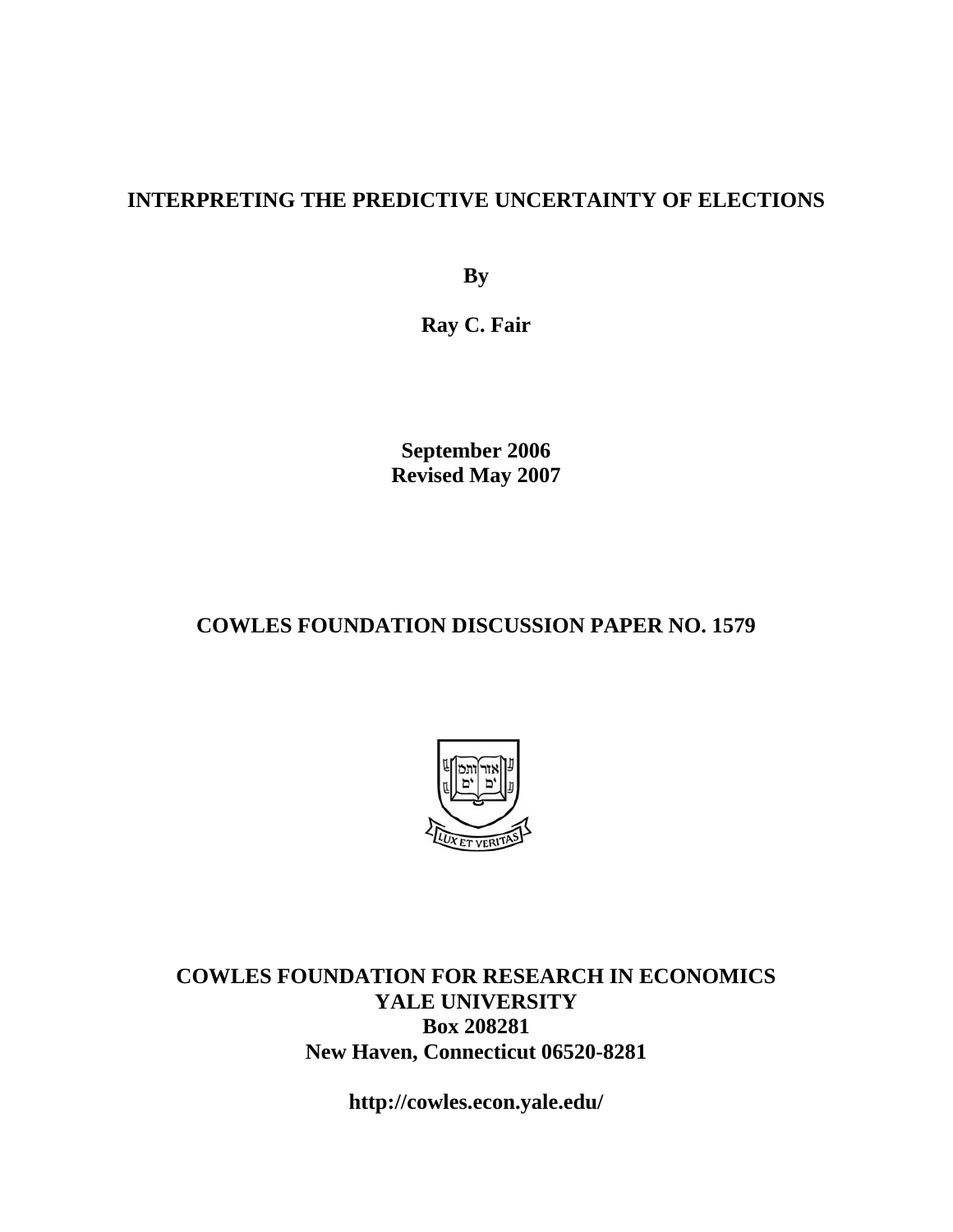# Interpreting the Predictive Uncertainty of Elections

### Ray C. Fair*<sup>∗</sup>*

### Revised May 2007

#### Abstract

This paper provides an interpretation of the uncertainty that exists at the beginning of the day of an election as to who will win. It is based on the theory that there are a number of possible conditions of nature that can exist on election day, of which one is drawn. Political betting markets like Intrade provide a way of trying to estimate this uncertainty. It is argued that polling standard errors do not provide estimates of this type of uncertainty. They instead estimate sample-size uncertainty, which can be driven close to zero with a large enough sample.

This paper also introduces a ranking assumption concerning dependencies across U.S. states, which puts restrictions on the possible conditions of nature than can exist on election day. The joint hypothesis that the last-day Intrade ranking is correct and the ranking assumption is correct predicts the exact outcomes of the 2004 presidential election and the 2006 Senate election. Although not a test of the ranking assumption, there is evidence that the Intrade traders used the ranking assumption to price contracts in the 2004 presidential election. This was not the case, however, in the 2006 Senate election. Finally, it is shown if the ranking assumption is correct, the two political parties should spend all their money on a few states, which seems consistent with their actual behavior in 2004.

*<sup>∗</sup>*Cowles Foundation and International Center for Finance, Yale University, New Haven, CT 06520-8281. Voice: 203-432-3715; Fax: 203-432-6167; email: ray.fair@yale.edu; website: http://fairmodel.econ.yale.edu. I am indebted to Keith Chen, Don Green, Ed Kaplan, Steve Morris, Sharon Oster, Justin Wolfers, and Eric Zitzewitz for helpful discussions and comments and to Mike Knesevitch at Intrade for supplying me with some of the data. This paper is a substantially revised version of an earlier paper entitled "Predicting Electoral College Victory Probabilities from State Probability Data," November 2004.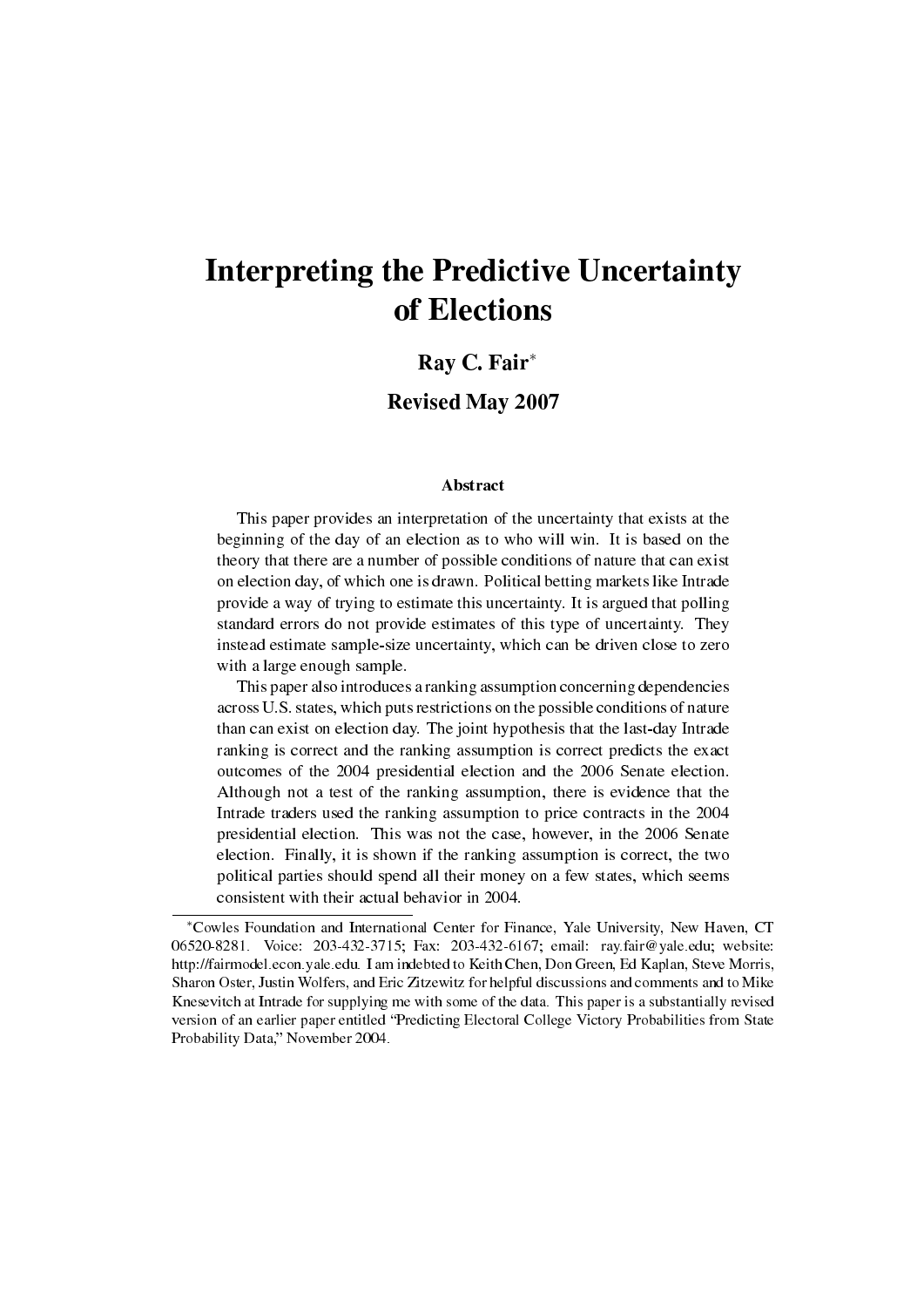## 1 Introduction

At the beginning of the day of an election, after all the campaigning has been completed, there is still uncertainty as to who will win. This paper provides an interpretation of what this uncertainty is. The theory is that there are a number of possible "conditions" of nature that can exist on election day, of which one is drawn on election day. The uncertainty is which condition will be drawn. Section 2 presents this theory. Section 3 then discusses a way in which this uncertainty can be estimated using political betting markets. Section 3 also discusses the use of polling standard errors to estimate uncertainty. It is argued that polling standard errors do not provide estimates of the type of uncertainty considered in this paper. The rest of the paper is concerned with an assumption about dependencies across U.S. states, called the "ranking" assumption, that puts restrictions on the possible conditions of nature than can exist on election day. This assumption is discussed and examined empirically in Section 4. Section 5 is concerned with the question of how the two political parties should behave regarding campaign spending across states in U.S. presidential elections if the ranking assumption is correct.

## 2 The Theory

It is assumed that on election day there are *n* possible conditions of nature regarding the events that will take place during the day, each with probability 1*/n*of occurring. If in  $p$  percent of the  $n$  conditions candidate  $A$  wins, then  $p$  is the probability that *A* wins. The theory is that there are many possible conditions left at the end of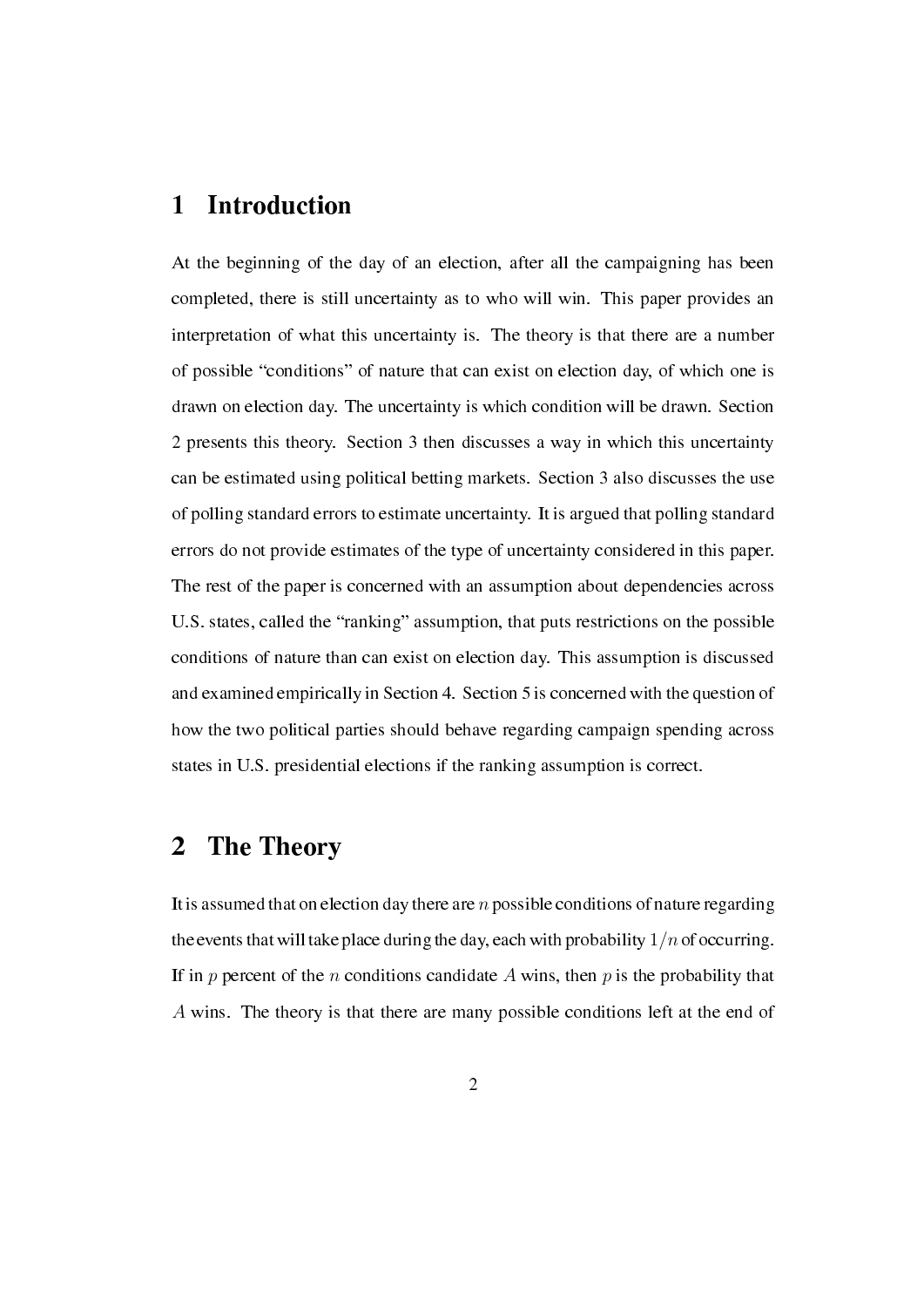a campaign and that the uncertainty is which condition will be drawn. Even if one knew the *n* possible conditions of nature, the best that one could say at the beginning of election day is that *A* would win with probability *p*.

An alternative way of thinking about the beginning of election day is that there is only one condition of nature left. In this case if one knew the condition, the outcome would be known with certainty. There are many reasons, however, to think that there is more than one possible condition left. The weather is not known with certainty, and weather may affect turnout, which may benefit one candidate relative to the other. A voter's decision may be affected by events that happens to him or her a few hours before he or she enters the voting booth, and there may be more than one set of possible events. For example, in condition of nature 1 a voter driving to vote may glance at a sign that affects his vote, whereas in condition of nature 2 the voter does not see the sign because someone is honking behind him. Perhaps in one condition of nature a voter runs into a friend on the way to vote and the friend convinces her to vote for candidate *A*, whereas in another condition of nature she does not run into the friend and does not vote for *A*. Implicit in this theory is the view that people's voting decisions are affected by what happens to them during the day and that there are a number of possible things that can happen to them. Also, people's feelings and moods may vary from day to day, and so there may be a number of possible ways they can feel on election day. In short, the die has not been cast at the time the election begins.

Let S denote the set of possible conditions of nature on election day. During the course of a campaign, many things happen that can affect  $S$ . If, for example, candidate *A* does poorly in a debate, this may eliminate a number of possible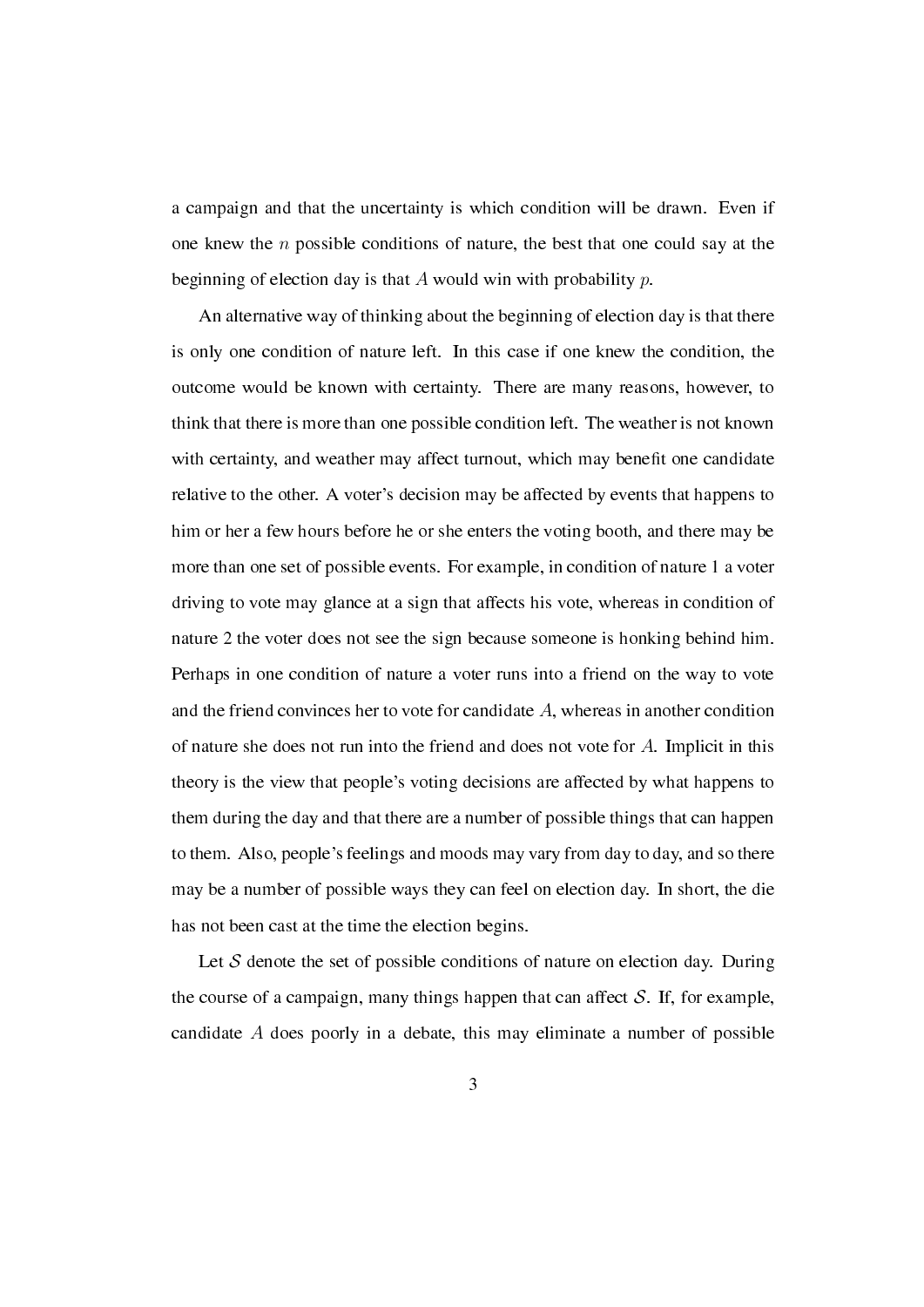conditions of nature that otherwise would have existed on election day in which *A* wins. *S* is thus different than it otherwise would have been had *A* not done poorly in the debate. One can think of a campaign as trying to eliminate as many possible conditions of nature as possible in which its candidate loses.

It may be the case that  $S$  contains almost no possible conditions of nature in which one candidate loses a particular state. For example, in the 2004 U.S. presidential election, there were probably very few possible conditions of nature in which President Bush lost Texas. *S* could still be a large set, but a set in which almost all conditions contain a Bush win in Texas.

## 3 Estimating Uncertainty

### Political Betting Markets

Political betting markets provide one way of trying to estimate the uncertainty just discussed. The market considered in this paper is Intrade.<sup>1</sup> Prior to the 2004 U.S. presidential election the website www.intrade.com allowed one to buy and sell contracts for each state and the District of Columbia. The contract for Iowa, for example, stated "G W Bush to win the electoral votes of Iowa." The contracts were in units of ten dollars, and a price of 55.0 meant that you could buy one contract for \$5.50. If Bush won Iowa, you would get back \$10.00. Otherwise, you would get back nothing. You could also sell the contract, winning \$5.50 if Bush lost and losing \$4.50 if Bush won. There was also a national contract that stated "George

<sup>&</sup>lt;sup>1</sup>The Intrade data are sometimes referred to as Tradesports data. Intrade is a subdivision of Tradesports, and the data are the same.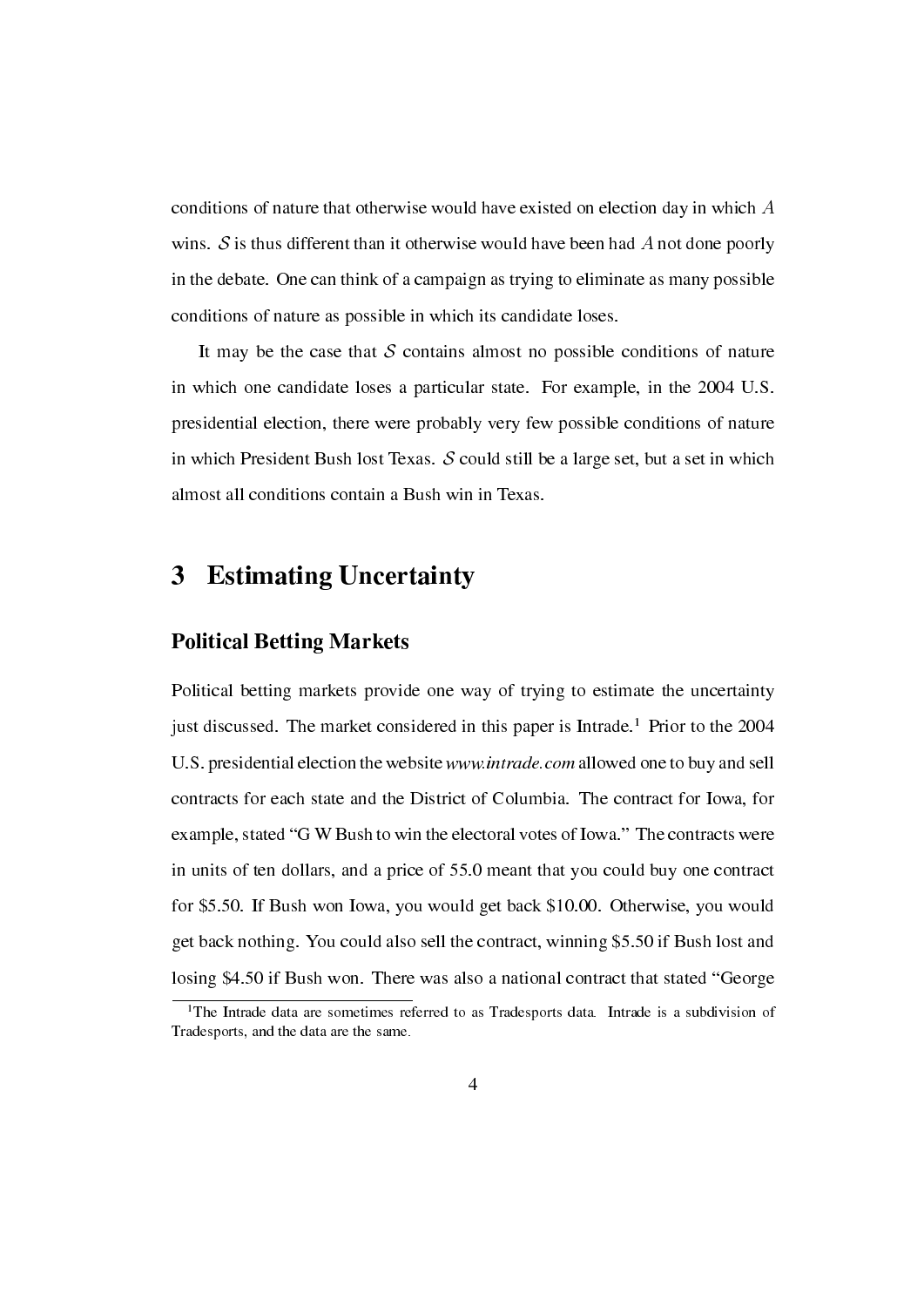W Bush is re-elected as United States President." There were also contracts for various combinations of state victories. For example, there was a Bush Greatplains contract that stated "Pres George W Bush to win IA, KS, MN, NE, ND, OK, SD, & TX. The national contract was by far the most traded contract on Intrade. The markets for many of the state contracts were fairly thin. An interesting discussion of this market and others like it is in Wolfers and Zitzewitz (2004a).

Let  $p_i$  denote the percent of the possible conditions of nature in which Bush wins state *i*. One possible estimate of  $p_i$  is the Intrade price that existed at the beginning of election day.<sup>2</sup> For example, a price of, say, 53.9 for Florida is interpreted as saying that the market expects that in 53.9 percent of the possible conditions of nature on election day Bush wins Florida.

The fth column in Table 1 presents the prices of the state contracts that existed at 6:00 am Eastern time on the day of the election, November 2, 2004. This is the time at which the first poll opened. (Ignore for now columns one through four in Table 1.) The states are ranked in Table 1 by the prices in the fifth column, i.e., the prices on the last day. Many of the states have prices close to 100.0, and many have prices close to 0.0. A price close to 100.0 in the present context means that the market expects that there are very few possible conditions of nature in which Bush loses the state. The opposite is the case for prices close to 0.0.

Regarding the prices in Table 1, if one excludes the top 25 states through Missouri, which has a price of 87.1, and the bottom 15 states beginning with

 $2$ Manski (2004) has shown that under certain assumptions about the beliefs of traders the market price of a contract is not necessarily the mean belief of the traders. However, under what appear to be plausible assumptions, this bias is either zero or small—see Wolfers and Zitzewitz (2004b). This paper is based on the assumption that the bias is zero.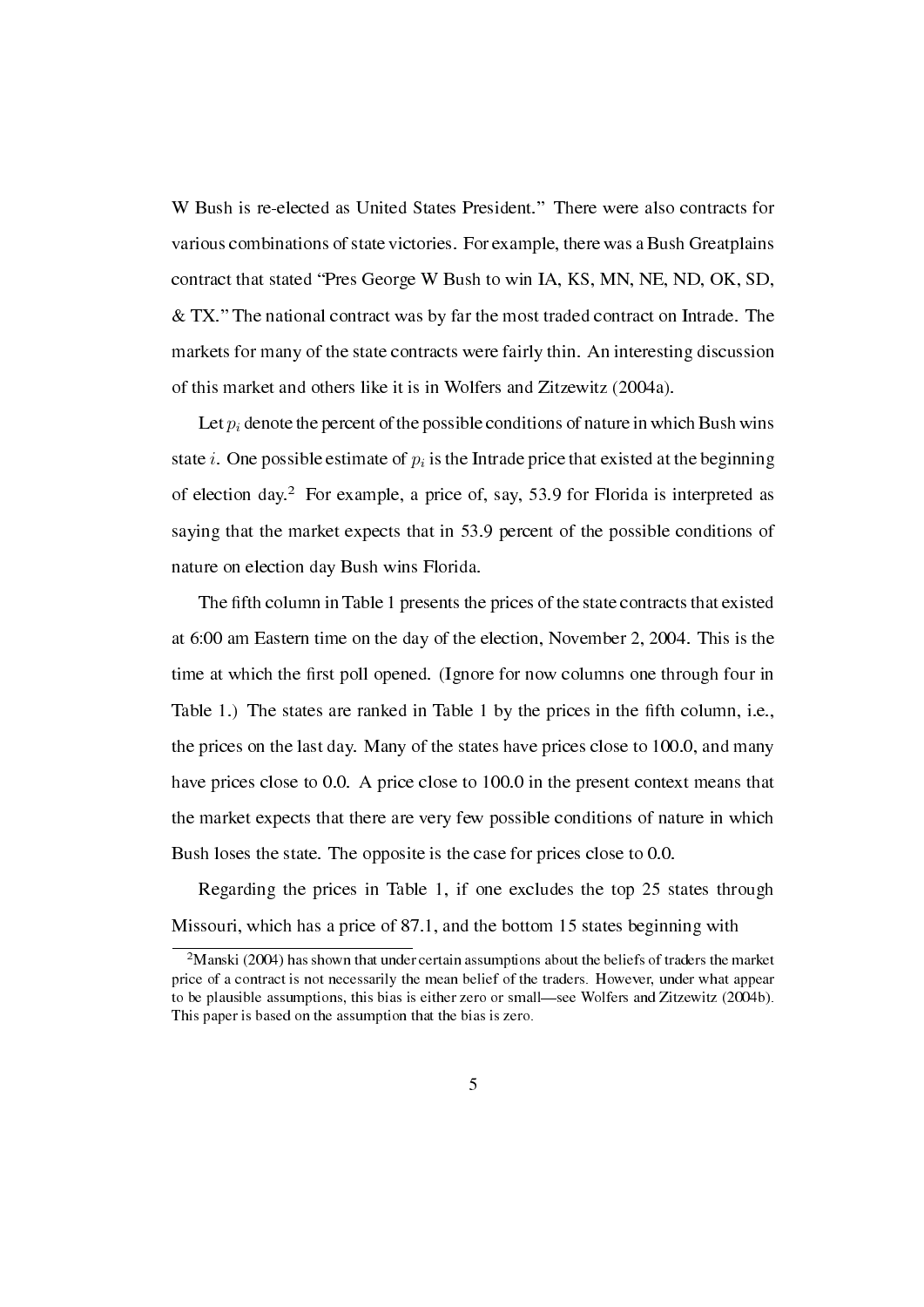|                |      |              | <b>Intrade Data</b>  |       |              |                          |                         |
|----------------|------|--------------|----------------------|-------|--------------|--------------------------|-------------------------|
|                |      |              | <b>Intrade Price</b> |       |              | #                        |                         |
| State          | 9/7  | 9/21         | 10/5                 | 10/19 | 11/2         | Votes                    | Votes                   |
| Montana        | 95.0 | 94.0         | 95.0                 | 96.3  | 99.0         | 3                        | $\overline{\mathbf{3}}$ |
| Oklahoma       | 97.0 | 97.0         | 97.0                 | 97.0  | 98.4         | 7                        | 10                      |
| Utah           | 96.0 | 97.0         | 97.0                 | 97.5  | 98.0         | 5                        | 15                      |
| Idaho          | 95.5 | 96.0         | 95.0                 | 95.5  | 98.0         | $\overline{4}$           | 19                      |
| <b>Texas</b>   | 98.0 | 98.0         | 98.0                 | 98.0  | 97.9         | 34                       | 53                      |
| Wyoming        | 97.0 | 97.0         | 97.0                 | 97.5  | 97.6         | 3                        | 56                      |
| Indiana        | 96.0 | 96.0         | 91.2                 | 94.4  | 97.4         | 11                       | 67                      |
| Alaska         | 96.0 | 96.0         | 98.0                 | 95.5  | 97.4         | 3                        | 70                      |
| Louisiana      | 92.5 | 91.9         | 92.0                 | 92.6  | 97.0         | 9                        | 79                      |
| Tennessee      | 78.7 | 85.0         | 89.0                 | 92.0  | 96.5         | 11                       | 90                      |
| Kentucky       | 92.5 | 92.0         | 92.0                 | 93.1  | 95.8         | 8                        | 98                      |
| Kansas         | 96.0 | 96.0         | 93.5                 | 94.1  | 95.8         | 6                        | 104                     |
| Mississippi    | 96.0 | 96.0         | 94.0                 | 94.5  | 95.6         | 6                        | 110                     |
| Georgia        | 96.5 | 97.0         | 92.2                 | 95.7  | 95.2         | 15                       | 125                     |
| Alabama        | 98.0 | 96.0         | 94.0                 | 96.5  | 95.2         | 9                        | 134                     |
| Nebraska       | 96.0 | 97.5         | 94.0                 | 95.7  | 95.2         | 5                        | 139                     |
| South Carolina | 95.0 | 97.0         | 91.0                 | 93.7  | 95.1         | 8                        | 147                     |
| North Dakota   | 96.0 | 96.0         | 92.5                 | 95.5  | 95.1         | 3                        | 150                     |
| South Dakota   | 96.0 | 96.0         | 92.0                 | 95.7  | 95.1         | 3                        | 153                     |
| North Carolina | 81.0 | 93.0         | 87.5                 | 89.0  | 94.7         | 15                       | 168                     |
| Arizona        | 78.0 | 83.0         | 83.0                 | 90.0  | 94.0         | 10                       | 178                     |
| Virginia       | 86.0 | 91.0         | 87.5                 | 87.8  | 93.2         | 13                       | 191                     |
| West Virginia  | 67.7 | 77.0         | 77.0                 | 79.9  | 92.0         | 5                        | 196                     |
| Arkansas       | 73.0 | 78.0         | 84.0                 | 82.0  | 90.0         | 6                        | 202                     |
| Missouri       | 67.0 | 85.0         | 84.0                 | 81.0  | 87.1         | 11                       | 213                     |
| Colorado       | 75.5 | 76.0         | 75.0                 | 79.4  | 77.0         | 9                        | 222                     |
| Nevada         | 60.0 | 69.9         | 74.5                 | 67.5  | 76.8         | 5                        | 227                     |
| New Mexico     | 43.0 | 40.0         | 37.7                 | 37.2  | 56.5         | 5                        | 232                     |
| Florida        | 60.5 | 70.0         | 63.5                 | 66.0  | 53.9         | 27                       | 259                     |
| Ohio           | 63.0 | 72.0         | 67.5                 | 57.8  | 51.1         | 20                       | 279                     |
| Iowa           | 43.0 | 55.0         | 57.0                 | 55.2  | 51.0         | 7                        |                         |
| Wisconsin      | 57.0 | 62.0         | 64.0                 | 54.5  | 41.0         | 10                       |                         |
| New Hampshire  | 42.0 | 55.0         | 51.0                 | 43.0  | 31.0         | $\overline{4}$           |                         |
| Pennsylvania   | 43.4 | 43.0         | 35.0                 | 38.0  | 28.9         | 21                       |                         |
| <b>Hawaii</b>  | 10.0 | 10.0         | 8.0                  | 5.5   | 26.1         | $\overline{4}$           |                         |
| Minnesota      | 40.0 | 40.5         | 35.5                 | 38.5  | 24.0         | 10                       |                         |
|                |      |              |                      | 19.9  |              |                          |                         |
| Michigan       | 33.0 | 29.9<br>24.0 | 23.0<br>18.0         |       | 11.1<br>10.0 | 17                       |                         |
| New Jersey     | 15.9 |              |                      | 16.5  |              | 15                       |                         |
| Oregon         | 36.3 | 35.0         | 26.9                 | 21.9  | 10.0         | $\overline{7}$           |                         |
| Maine          | 27.4 | 26.2         | 26.5                 | 24.0  | 9.2          | $\overline{4}$           |                         |
| Delaware       | 16.0 | 18.0         | 13.0                 | 9.6   | 5.1          | 3                        |                         |
| California     | 9.6  | 11.4         | 8.0                  | 6.0   | 3.3          | 55                       |                         |
| Connecticut    | 8.0  | 7.0          | 7.0                  | 5.7   | 3.3          | 7                        |                         |
| Washington     | 28.0 | 25.0         | 19.0                 | 8.0   | 3.0          | 11                       |                         |
| Vermont        | 7.0  | 8.0          | 0.8                  | 3.3   | 2.5          | 3                        |                         |
| Illinois       | 8.8  | 12.0         | 8.8                  | 6.8   | 2.0          | 21                       |                         |
| Maryland       | 14.0 | 16.0         | 17.9                 | 9.0   | 2.0          | 10                       |                         |
| New York       | 7.0  | 9.9          | 8.4                  | 4.9   | 1.7          | 31                       |                         |
| Massachusetts  | 3.0  | 4.0          | 2.0                  | 2.8   | 1.7          | 12                       |                         |
| Rhode Island   | 4.0  | 4.0          | 4.0                  | 3.5   | 1.7          | $\overline{\mathcal{L}}$ |                         |
| DC             | 1.0  | 1.0          | 2.0                  | 1.5   | 0.8          | 3                        |                         |

Table 1

*•* Votes are electoral votes. 269 votes are needed to win for President Bush.

*•* President Bush won Iowa, all the states above it, and none below it.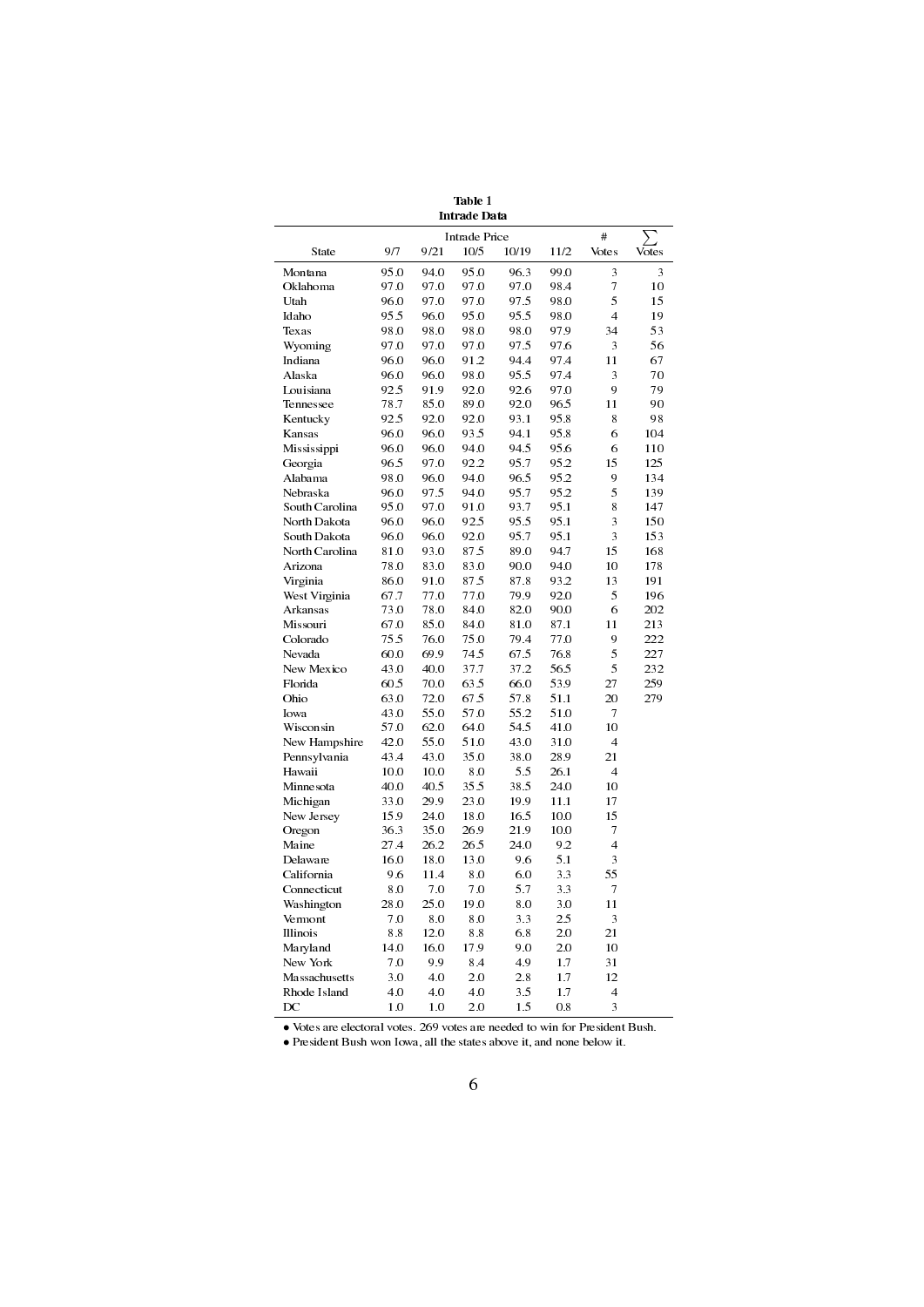Michigan, which has a price of 11.1, there are 11 states left, ranging fromMinnesota with a price of 24.0 to Colorado with a price of 77.0. The 3 closest states are Florida (53.9), Ohio (51.1), and Iowa (51.0). The prices from these 11 states are analyzed below.

### Polling Standard Errors

Although polling standard errors are commonly used to estimate uncertainty, this type of uncertainty is not the same as the type that is of concern in this paper. In other words, the type of uncertainty discussed in Section 2 is not the type estimated by polling standard errors. Almost all polling organizations release both a mean prediction and a standard error of the mean prediction, and these standard errors estimate sample-size uncertainty. The larger the sample, the smaller the standard error. To see why this uncertainty is different from that discussed in Section 2, consider the extreme case in which every eligible voter were asked the day before the election whether he or she was planning to vote and for whom. This would yield a mean vote share with a standard error of zero.<sup>3</sup> On this score, there would be no uncertainty left, whereas the uncertainty discussed in Section 2 would still exist.

To examine uncertainty estimates from polling standard errors versus those from political betting markets, one can compare the probability of winning a state that is backed out from state polling data with the probability as estimated by the

<sup>&</sup>lt;sup>3</sup>Even if the sample size were, say, only 100,000 eligible voters rather than all eligible voters, the standard error would be close to zero. For a binomial distribution with *p* equal to .5 and *N* equal to 100,000, the standard error of the mean is .0016.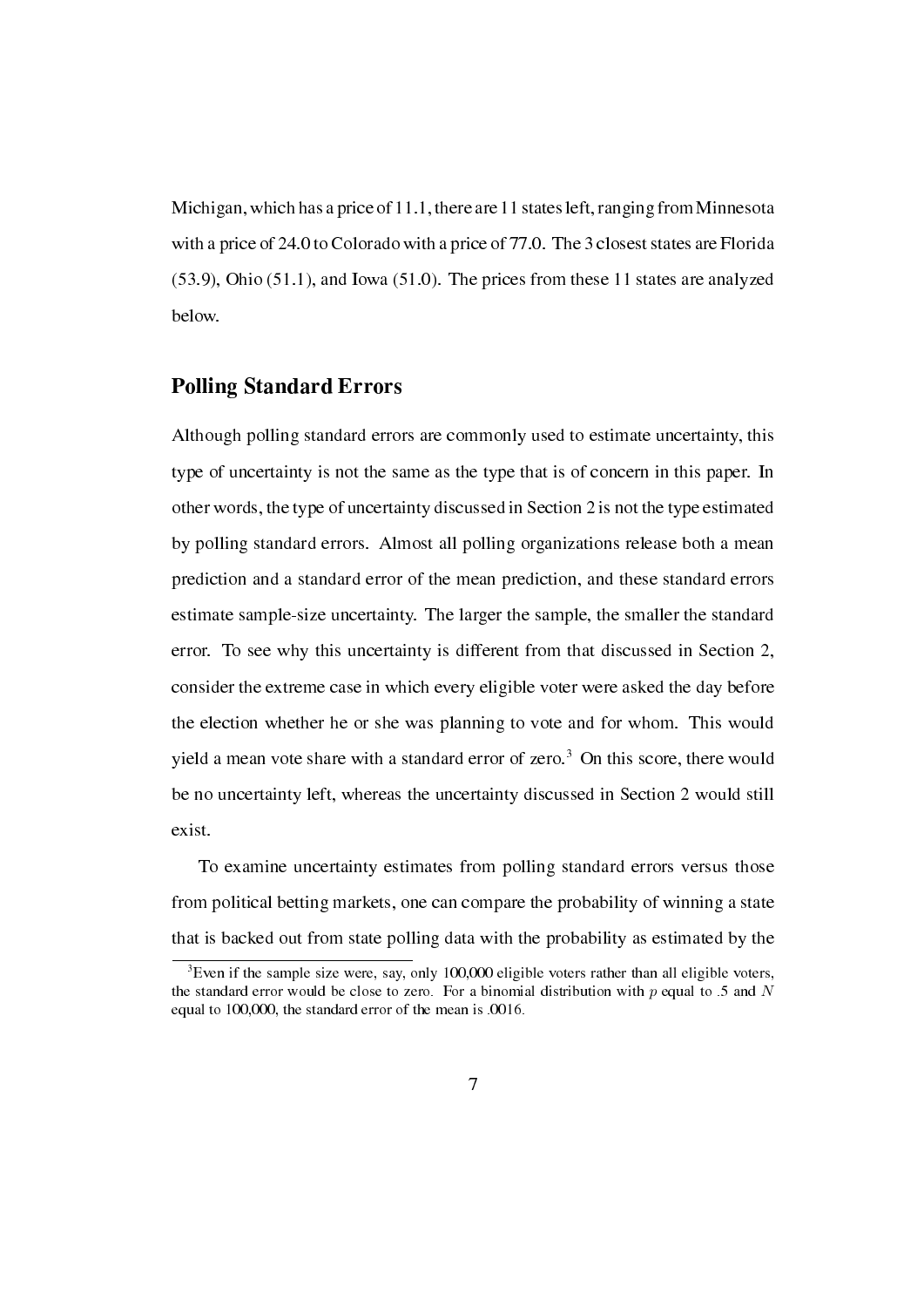Intrade price. Table 2 makes this comparison for the 11 states mentioned above except Hawaii. The polling data are from the Real Clear Politics (RCP) website.<sup>4</sup> Results for the Zogby poll were used along with the RCP average of a number of polls. The last date of the polls was November 1. (Hawaii was not used because the last date of a poll for it was October 20.) The sample size for each Zogby state poll was 601 likely voters. Zogby reported its standard error as 2.05 percent for each state, which is consistent with the sample size of 601 for a binomial distribution. The state standard errors on the RCP website varied for the different polls from about 1.5 to 2.5 percent, with the sample sizes varying from about 500 to 1,500. The backed out probabilities for Zogby in Table 2 are based the assumption of a normal distribution and a standard error of 2.05 percent. No standard errors were reported for the RCP average, and two choices are used in Table 2, 2.05 percent and 1.0 percent. The 1.0 standard error is consistent with a sample size of about 3,000. If the RCP average is an average of five polls, each with a sample size of 600, the total sample size is 3,000. Table 2 also lists for each state for Zogby and for the RCP average the estimated two-party vote share for Bush.

If the Intrade prices are picking up uncertainty not accounted for in the polling standard errors, i.e., the type of uncertainty discussed in Section 2, then one should expect for large sample sizes that the probabilities backed out of the polling data to be closer to either 0 or 100 than are the Intrade prices. Large sample sizes imply small polling standard errors and thus backed-out probabilities that are likely to be close to 0 or 100. In the present case it is unclear whether a standard error of 2.05 percent or even 1.0 percent is small enough for this property to hold, but it turns

<sup>4</sup>http://www.realclearpolitics.com/bush\_vs\_kerry\_sbys.html.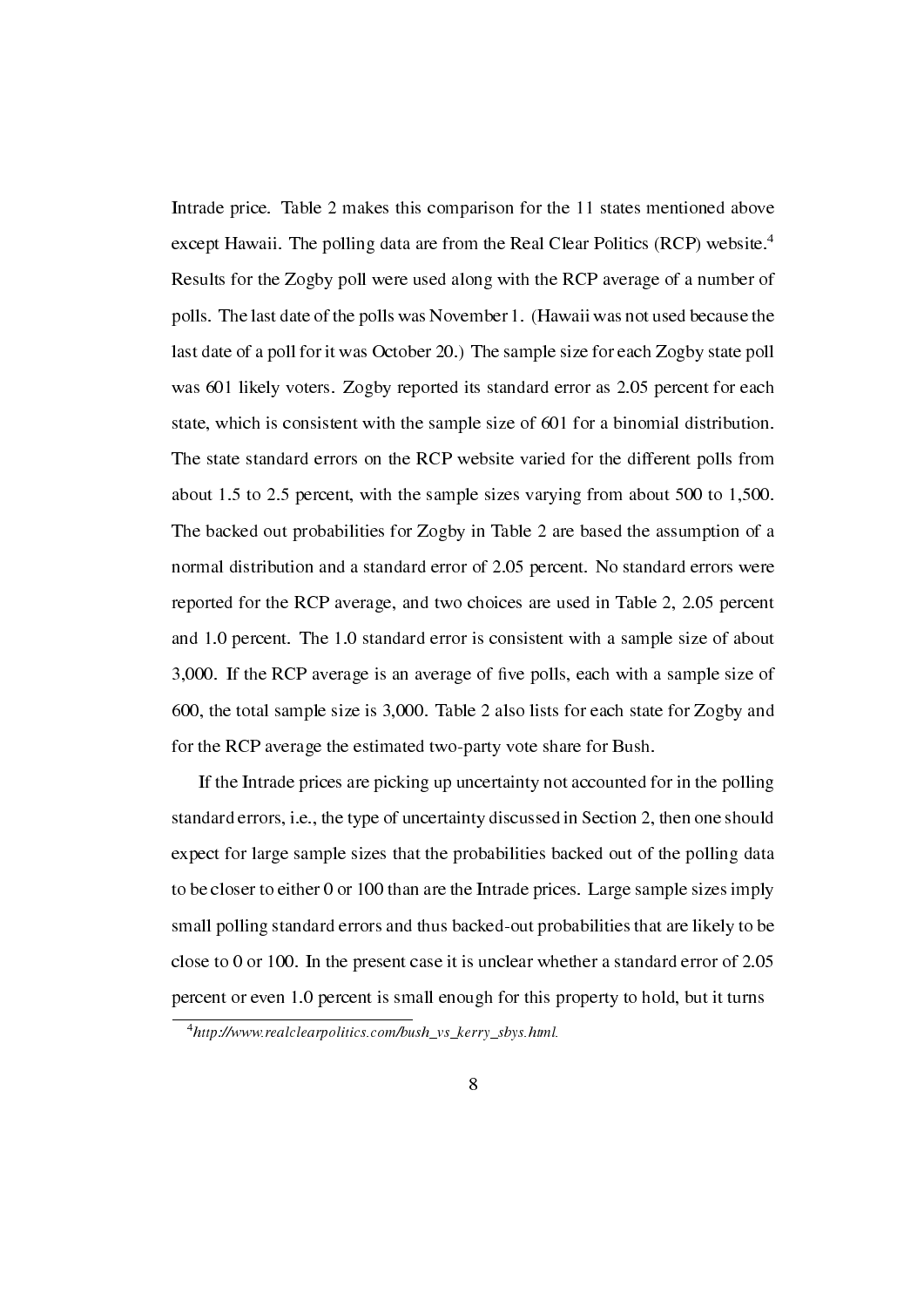| <b>Intrade Prices versus Polling Data</b> |         |           |             |         |                   |            |
|-------------------------------------------|---------|-----------|-------------|---------|-------------------|------------|
|                                           |         |           | Backed out  |         |                   |            |
|                                           | Intrade |           | Probability |         | <b>Bush Share</b> |            |
| <b>State</b>                              | Price   | $Zogby^a$ | $RCP^a$     | $RCP^b$ | Zogby             | <b>RCP</b> |
| Colorado                                  | 77.0    | 68.7      | 90.6        | 99.6    | 51.0              | 52.7       |
| Nevada                                    | 76.8    | 89.8      | 94.6        | 99.9    | 52.6              | 53.3       |
| New Mexico                                | 56.5    | 23.2      | 63.4        | 75.8    | 48.5              | 50.7       |
| Florida                                   | 53.9    | 50.0      | 55.8        | 61.8    | 50.0              | 50.3       |
| Ohio                                      | 51.1    | 94.6      | 70.4        | 86.4    | 53.3              | 51.1       |
| Iowa                                      | 51.0    | 10.2      | 53.9        | 57.9    | 47.4              | 50.2       |
| Wisconsin                                 | 41.0    | 6.5       | 59.6        | 69.1    | 46.9              | 50.5       |
| New Hampshire                             | 31.0    | NA.       | 40.4        | 30.8    | <b>NA</b>         | 49.5       |
| Pennsylvania                              | 28.9    | 15.3      | 40.4        | 30.8    | 47.9              | 49.5       |
| Minnesota                                 | 24.0    | 6.5       | 20.4        | 4.5     | 46.9              | 48.3       |

| Table 2                                   |
|-------------------------------------------|
| <b>Intrade Prices versus Polling Data</b> |

*<sup>a</sup>* Backed out probability based on a standard error of 2.05.

*<sup>a</sup>* Backed out probability based on a standard error of 1.00.

• RCP is the Real Clear Politics average of a number of polls.

out that it does hold for all but 4 of the 19 cases in Table 2 that use a standard error of 2.05 percent and for all but one of the 10 cases that use a standard error of 1.0 percent. For example, the Ohio Intrade price is 51.1, while the polling probabilities are 94.6, 70.4, and 86.4. For Wisconsin the Intrade price is 41.0 and the probabilities are 6.5, 59.6, and 69.1. In this case Zogby and RCP disagreed as to who would win, but both were more condent than Intrade. The 4 exceptions that use a standard error of 2.05 are Zogby Colorado (77.0 versus 68.7), Zogby Florida (53.9 versus 50.0), RCP New Hampshire (31.0 versus 40.4), and RCP Pennsylvania (28.9 versus 40.4). The one exception that uses a standard error of 1.0 is RCP Pennsylvania (28.9 versus 30.8).

An interesting example using backed-out probabilities from polling data is in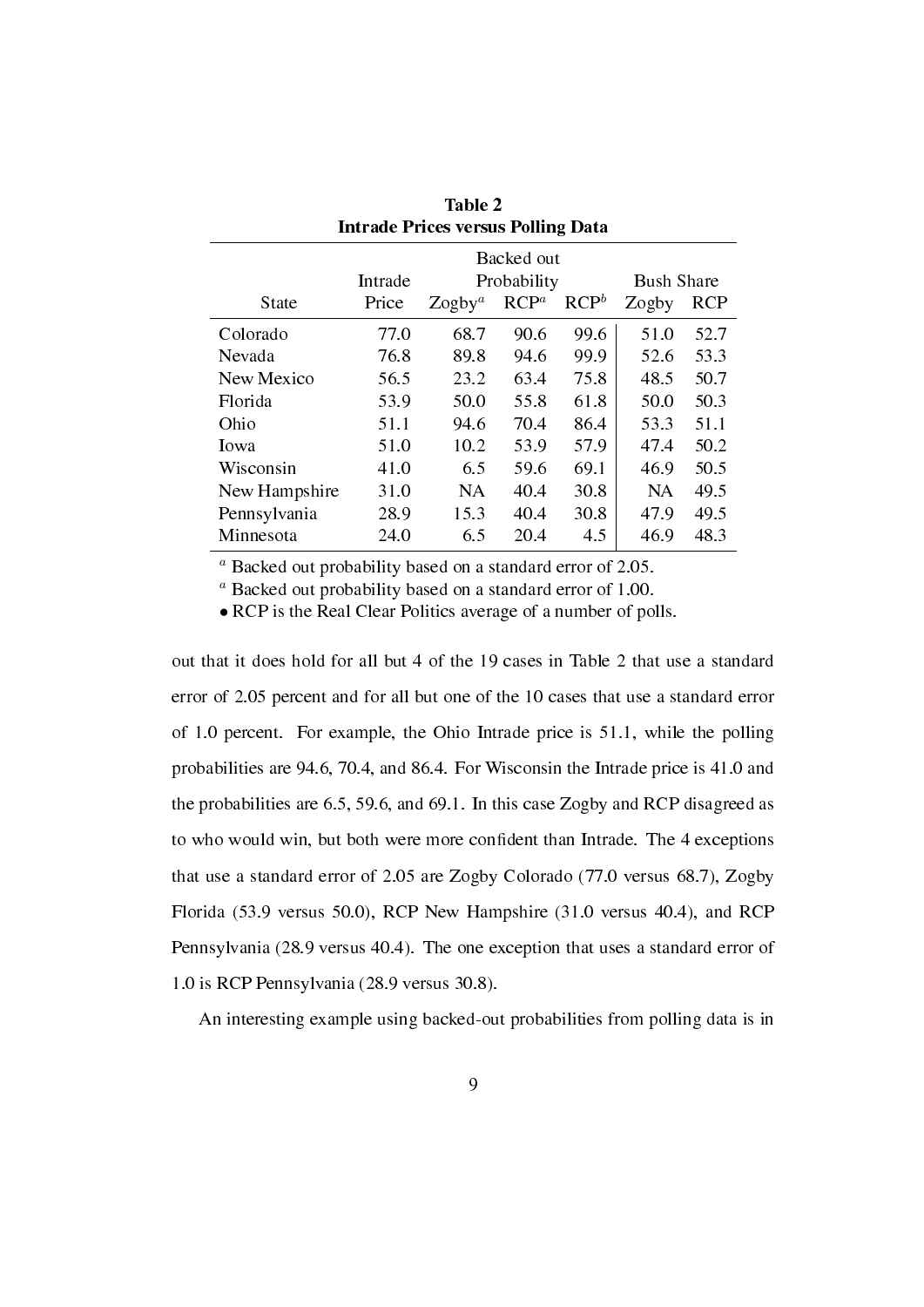Leigh and Wolfers (2006). They find using data from the 2004 Australian election that they need to increase the polling standard errors to about 10 percent to get backed-out probabilities that are close to those from political betting markets. (A standard error of 10 percent is equivalent to a poll of only 25 voters.) They suggest (p. 334) from these results that pollsters' published margins of error should at least be doubled. The interpretation in the present paper, however, is simply that pollsters are estimating a different type of uncertainty. They are estimating sample-size uncertainty, whereas political betting markets are estimating the type of uncertainty discussed in Section 2. Even there is no sample-size uncertainty, there is still uncertainty.

If there were no uncertainty at the beginning of election day except samplesize uncertainty, then the Intrade prices would just be picking up the uncertainty reflected in the polling standard errors, i.e., in the polling sample sizes. In this case the Intrade prices would also approach 0 or 100 as the sample sizes increase. The results in Table 2, however, do not support this hypothesis. As noted above, most of the backed out probabilities from the polls are closer to 0 or 100 than are the Intrade prices, and generally they are quite different from the Intrade prices. This suggests that the backed-out probabilities and the Intrade prices are estimating different things, which is the argument of this paper. The results for the 2004 Australian election in Leigh and Wolfers (2006) also support this view.

Regarding the use of Intrade prices to estimate the type of uncertainty discussed in Section 2, one cannot rule out the possibility that these prices are in part affected by polling standard errors. So part of the uncertainty reflected in the Intrade prices might be sample-size uncertainty. If this is true, this bias will fall as the sample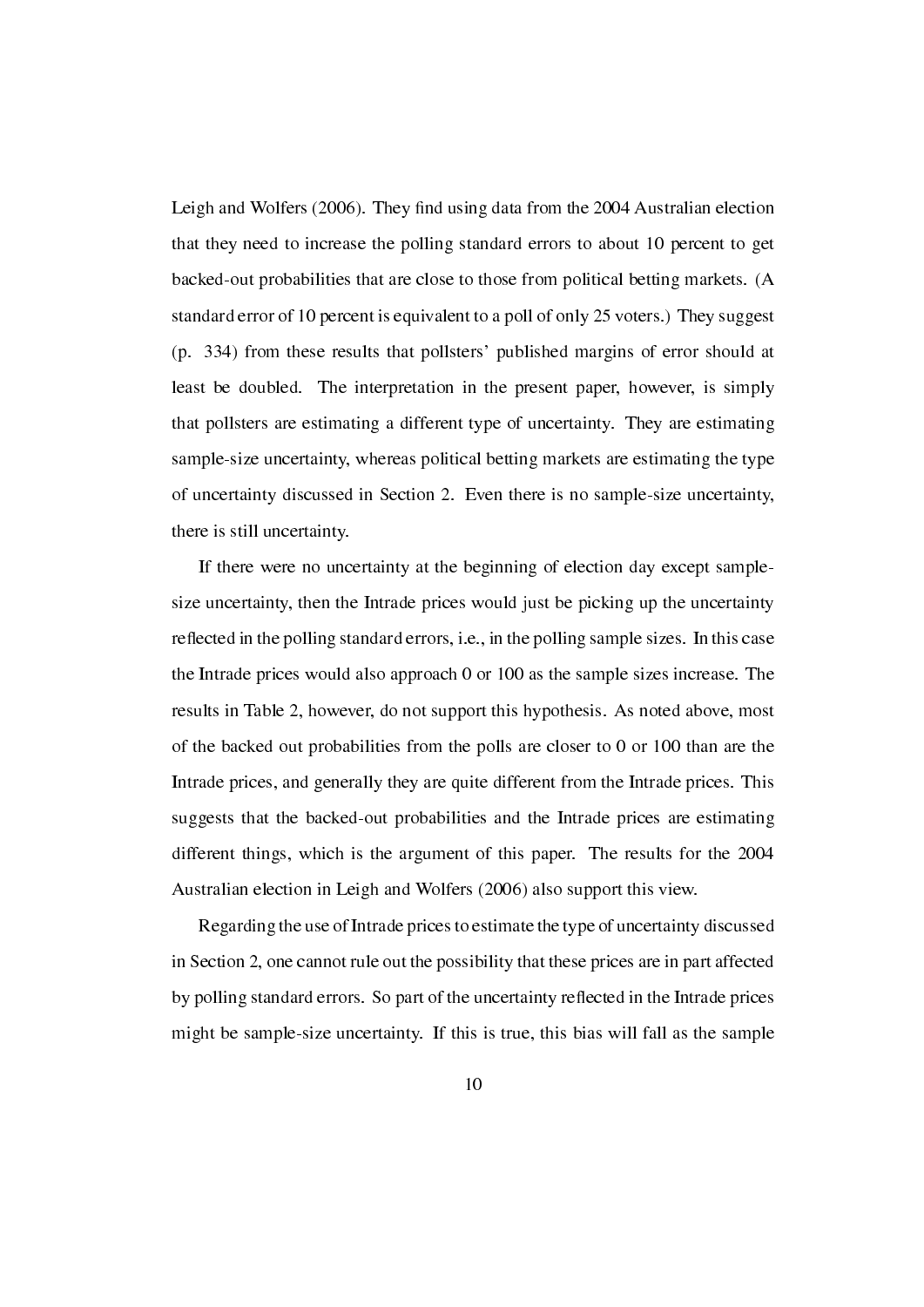sizes increase, but if there is uncertainty of the type discussed in Section 2, the Intrade prices will not approach 0 or 100 as the sample sizes increase.

## 4 The Ranking Assumption: A Restriction on the Possible Conditions of Nature

### The Ranking Assumption

The rest of this paper is concerned with an assumption about dependencies across U.S. states. It uses the "conditions of nature" framework in Section 2. The assumption, called the "ranking" assumption, puts restrictions on the possible conditions of nature than can exist on election day.

The assumption is easy to describe. Rank the states by  $p_i$ , as is done in Table 1 using the Intrade data. The assumption is then that there is no condition of nature in which Bush wins state *i* and loses a state ranked higher than *i*. If, for example, Texas is ranked higher than Massachusetts, then in none of the *n* conditions of nature does Bush win Massachusetts and lose Texas. There may be conditions in which Bush wins Massachusetts (Kerry makes some serious error), but in these conditions Bush also wins Texas.<sup>5</sup>

It is common in previous work to assume some form of independence. Kaplan and Barnett (2003) assume that the state outcomes are independent, that "the events that the candidate is leading in various states are mutually independent"  $(p. 33)$ . Snyder (1989) analyzes districts and assumes that the elections in the districts are

 ${}^{5}$ Ed Kaplan has pointed out to me that given a ranking like in Table 1, under the ranking assumption there are only 52 possible outcomes: Bush takes all 51, Bush takes all but the last one, Bush takes all but the last two, etc. This compares to  $2^{51}$  possible outcomes, about 2.25 million billion. A remarkable economy of outcomes has been achieved by the ranking assumption!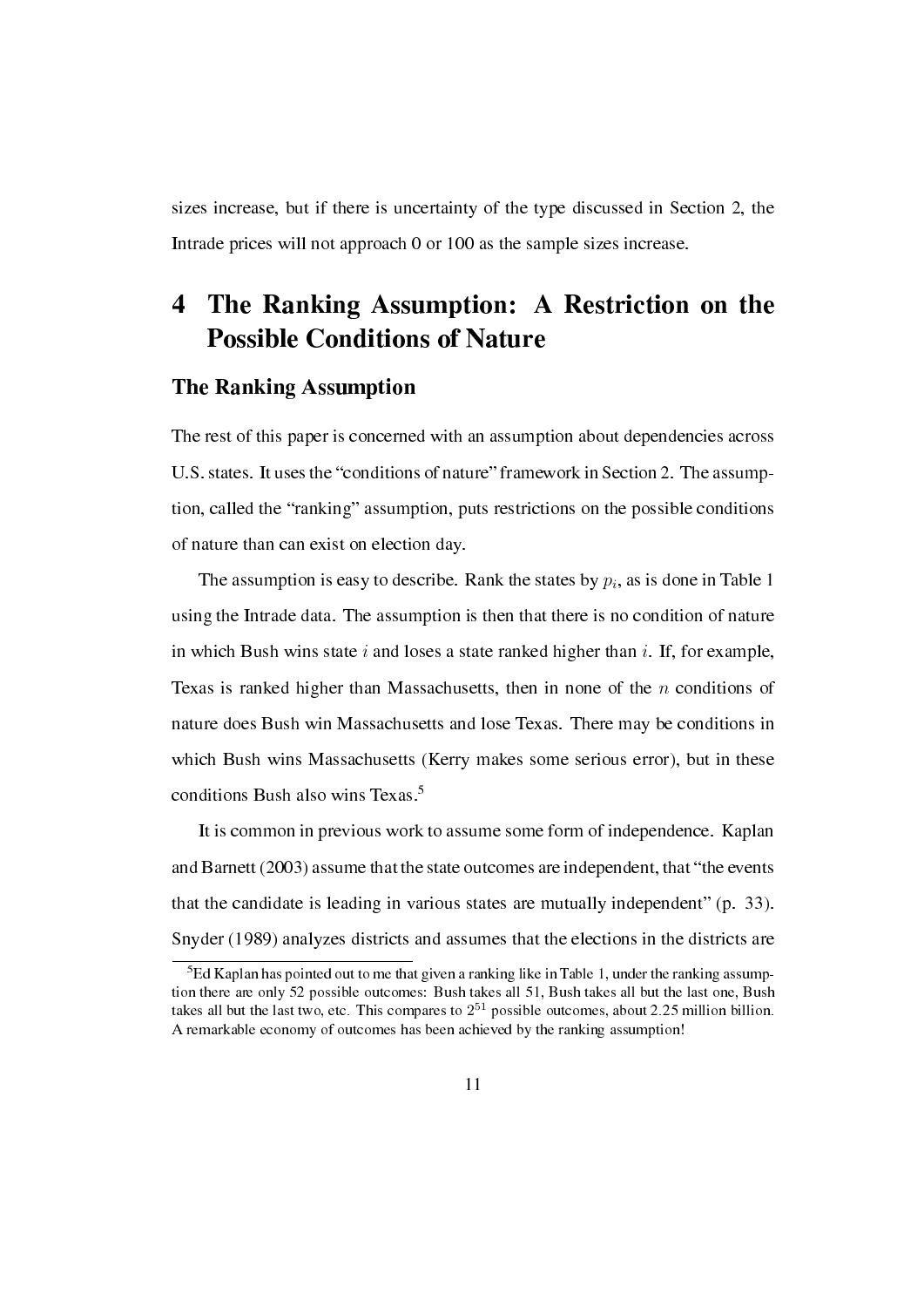all statistically independent. He points out that this rules out "uncertainty about national variables that may affect the electoral outcomes in all districts simultaneously, such as changes in aggregate output or foreign policy crises" (p. 646). Brams and Davis (1974) assume that "the voting of uncommitted voters within each state is statistically independent" (p. 120). Strömberg  $(2002)$  assumes that the state level popularity parameters of a candidate are independent, although he also has a national popularity parameter. Soumbatiants, Chappell, and Johnson (2006) have both national and state-specific shocks.

What would it mean in the present context for the state probabilities to be independent? On election day the probability of Bush winning state *i* is simply the percent of his state *i* wins in the *n* possible conditions of nature. The probabilities will, of course, change if the *n* possible conditions of nature change. Consider as a thought experiment different sets of *n* possible conditions of nature on election day. Say that Bush has done poorly in the debates in set 1 and well in set 2. One would expect all the state probabilities to be higher for Bush in set 2. In set 2 there would fewer conditions of nature in which Bush loses any given state. The state probabilities in this case would be positively correlated. In order for the probabilities to be uncorrelated, the sets must differ in state-specic ways. For example, the Republican party might be better organized in California in set 1 than in set 2, but everything else the same. The two sets would then differ only regarding the probability for California. These state-specic differences across different sets of the *n* possible conditions of nature seem less likely to occur than differences that affect all the state probabilities.

The ranking assumption does not, of course, directly concern different sets of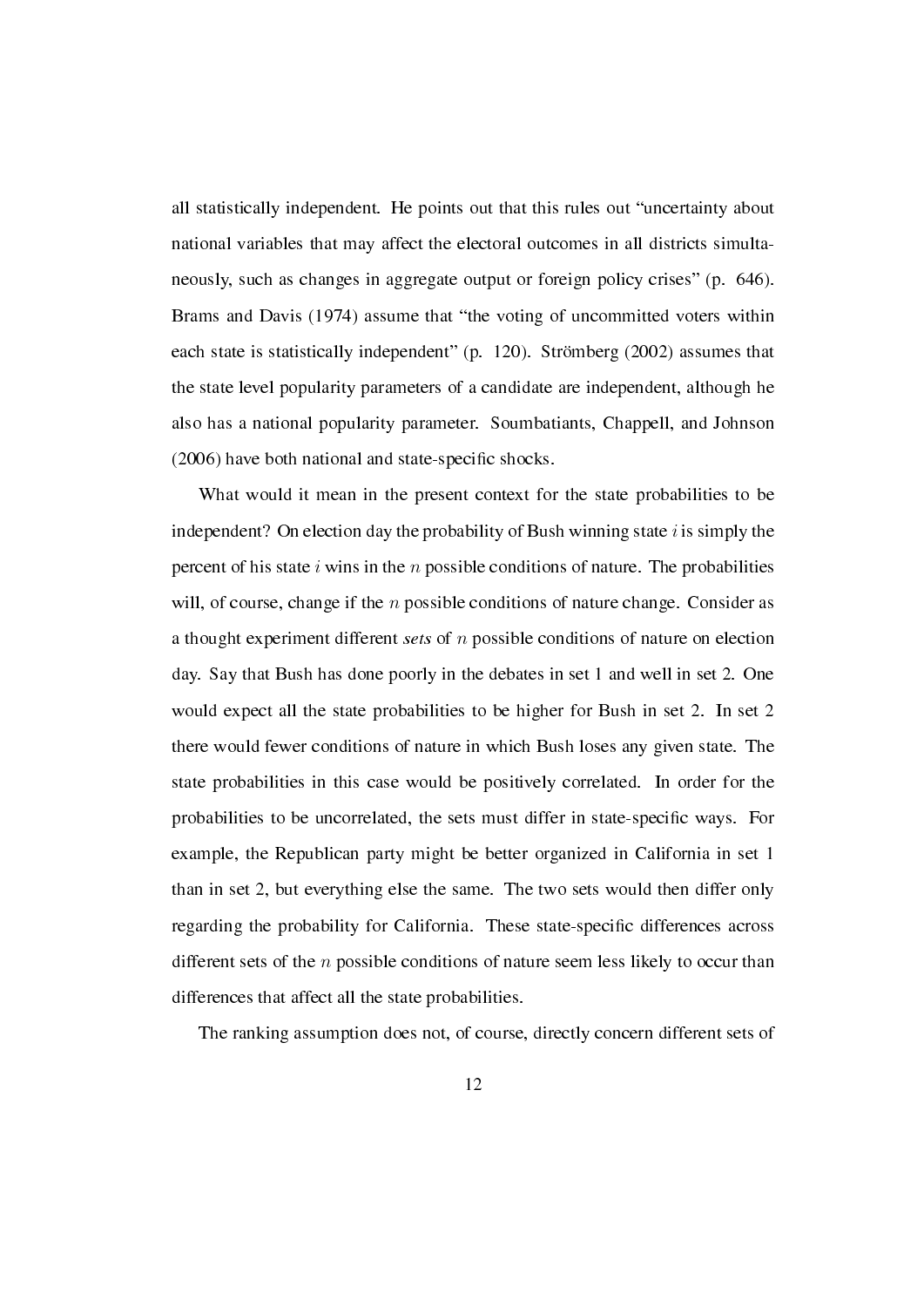the *n* possible conditions of nature. It simply puts restrictions on the *n* possible conditions of nature that exist on election day. If state *i* is ranked ahead of state *j*, then in no condition of nature does Bush win *j* and lose *i*. The concept of different sets of the *n* possible conditions of nature is not needed.

#### Tests of the Ranking Assumption using Intrade Data

After the outcome of the 2004 election the joint hypothesis that 1) the Intrade price ranking on the last day is correct and 2) the ranking assumption is correct can be tested. Under this joint hypothesis President Bush should not have won any state ranked below a state that he lost. Table 1 shows that he did not win any such state. Bush won Iowa, all the states above Iowa, and none below Iowa. The actual results are exactly as the joint hypothesis predicted.

Note from Table 1 that Bush won all the states with a price above 50 on the last day and lost all the states with a price below 50. Although this is obviously a plus for Intrade, it is not necessary for the joint hypothesis to be true. If, say, all the prices on the last day were 10 percent lower, so that the price of Iowa were 45.9 rather than 51.0, the results would still have been exactly as the joint hypothesis predicted even though Bush would have won Iowa with a price below 50.

Another test of the joint hypothesis can be made using Intrade data for the 2006 U.S. Senate election. Table 3 presents the last transaction price and the average of the bid and ask prices as of 6:00 AM on election day, November 7, 2006, for the seven states that were at all in play. Even for these seven states trading was thin, which is the reason for presenting both the last transaction price and the average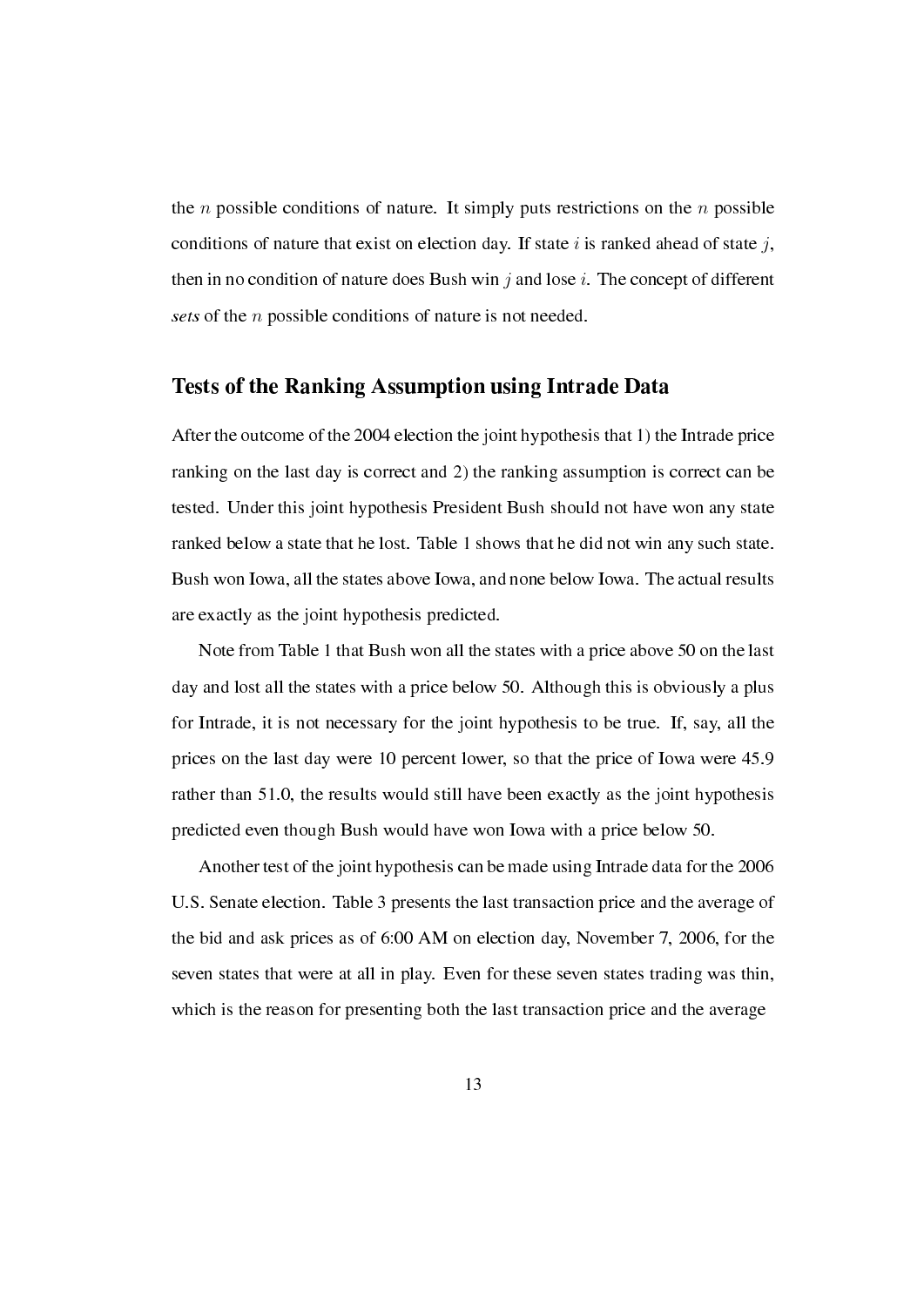|   | The Prices are for a Democratic Win for the Senate |      |            |            |      |
|---|----------------------------------------------------|------|------------|------------|------|
|   |                                                    |      | Average of |            |      |
|   | State                                              | Last | Bid & Ask  | <b>Bid</b> | Ask  |
| 1 | New Jersey                                         | 87.8 | 92.3       | 90.5       | 94.0 |
| 2 | Montana                                            | 79.9 | 78.8       | 75.0       | 82.6 |
| 3 | Rhode Island                                       | 76.0 | 65.8       | 63.5       | 68.0 |
| 4 | Maryland                                           | 70.2 | 72.5       | 71.0       | 74.0 |
| 5 | Missouri                                           | 56.9 | 59.4       | 57.2       | 61.5 |
| 6 | Virginia                                           | 53.5 | 55.0       | 54.0       | 56.0 |
|   | Tennessee                                          | 12.0 | 15.0       | 12.0       | 18.0 |

| Table 3                                            |
|----------------------------------------------------|
| Intrade Prices at 6:00 AM on November 7, 2006      |
| The Prices are for a Democratic Win for the Senate |

*•* The Democrats won all but Tennessee.

of the bid and ask prices. The separate bid and ask prices are also presented to get a sense of the market. The states are ranked in the table by the last transaction price.

The ranking assumption says that the Democrats should not lose any state ranked above a state they won, and this was the case for the 2006 Senate races. The lowest ranked state that they won was Virginia (Virginia ranks lowest using either measure), and they won everything above Virginia. So as was the case for the 2004 presidential election, the 2006 Senate results are exactly as the joint hypothesis that the last-day Intrade ranking is correct and the ranking assumption is correct predicted.

It is also the case that Intrade is perfect for the Senate races in that the Democrats won every state with a price above 50 and no state with a price below 50. As noted above, Intrade does not have to be perfect in order for the ranking assumption to be perfect. For example, if the Democrats had lost Virginia, contrary to Intrade's prediction, the results would still have been exactly as the joint hypothesis predicted.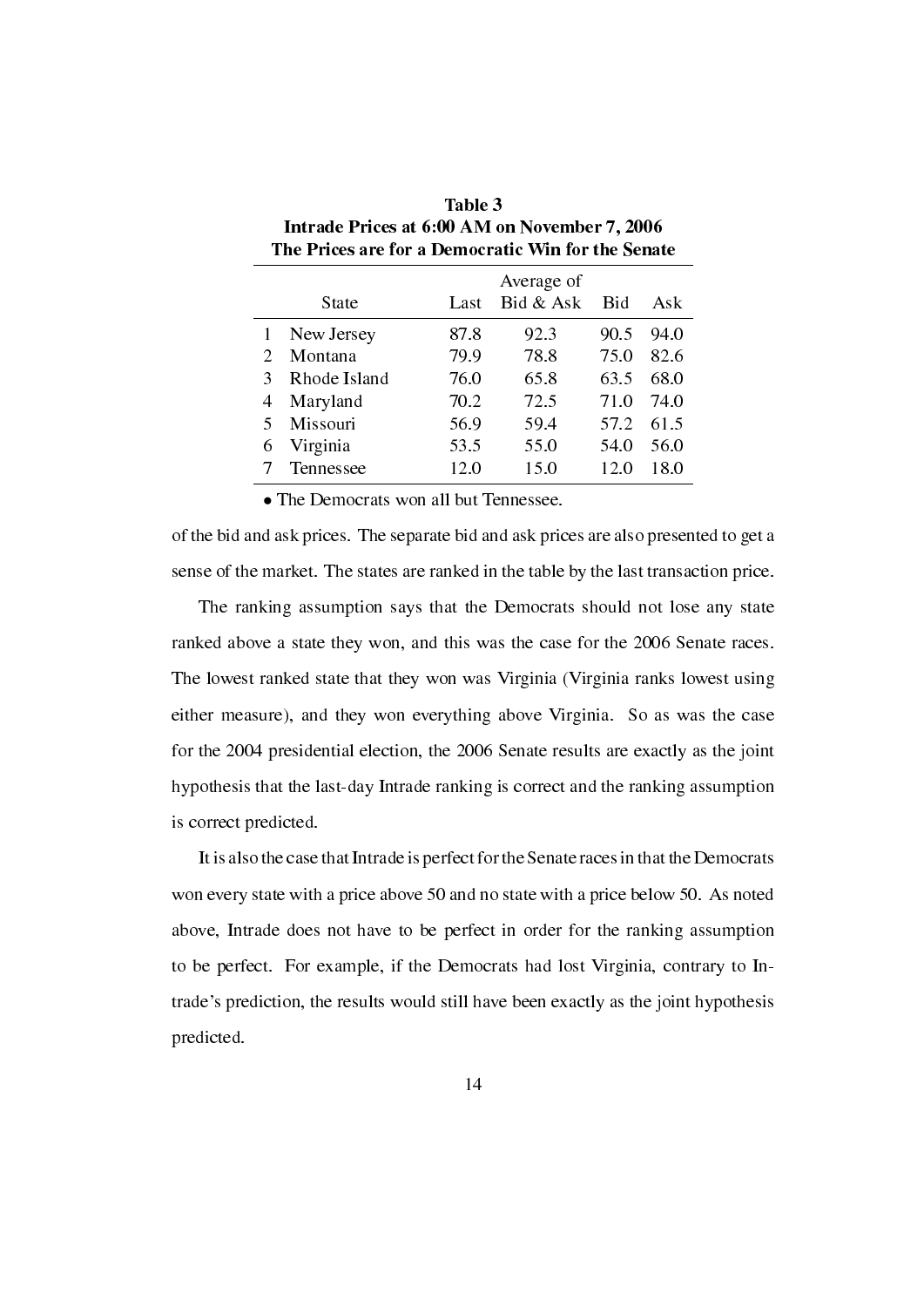### Do Intrade Traders Use the Ranking Assumption?

Unlike the above comparisons to the actual outcomes, the following is not a test of the ranking assumption. It is instead an examination of whether the Intrade traders are using the ranking assumption to price various contracts.

For this examination four other days of Intrade prices were sampled. These are presented in the first four columns in Table 1. The first date is September 7, 2004, the day after Labor Day. The other three are two weeks apart. The time of day is 10:00 am Eastern for the first, third, and fourth and 11:00 am Eastern for the second.

First, note that under the ranking assumption it is trivial to compute, given the individual state prices for any particular day, the probability that Bush wins in the Electoral College. Rank the states as is done in Table 1 for the last day and then go down the ranking, adding electoral votes, until 269 is reached. If this is state *j*, then state  $j$  is "pivotal," and the probability that Bush wins the election is simply the probability that he wins state *j*.

Now, given the individual state prices in Table 1, it turns out that the Intrade prices of various combination contracts are quite close to what one would expect if traders were using the ranking assumption. This can be seen in Table 4, which presents prices for various combination contracts along with what the ranking assumption would predict the prices should be and what the independence assumption would predict. For the Bush Greatplains contract, for example, the price predicted by the ranking assumption is the price of the lowest ranked state in the contract, which for September 7 is Minnesota with a price of 40.0. The price predicted by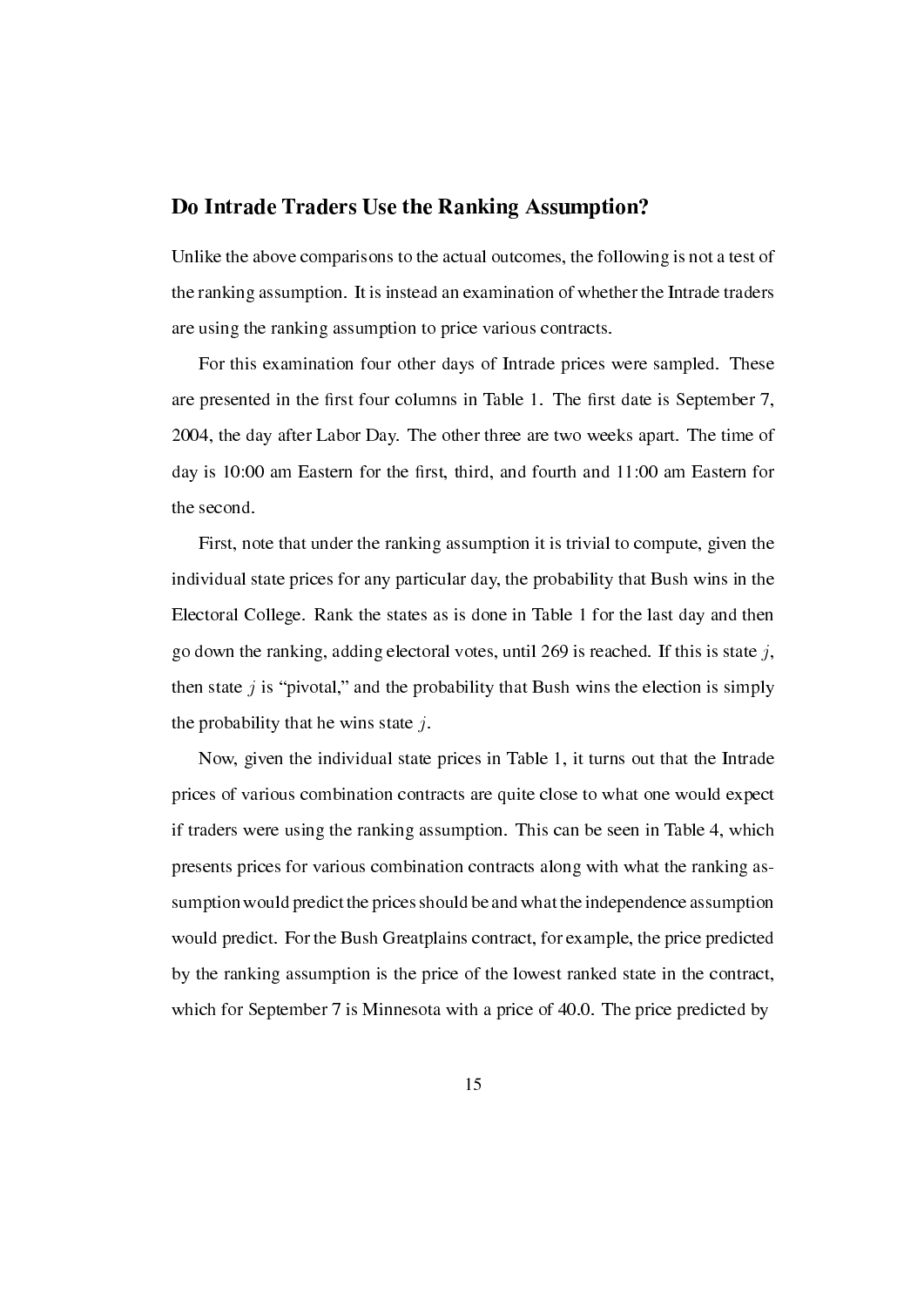|                         |         | <b>Intrade Prices for Various Contracts</b> |            |         |                         |            |
|-------------------------|---------|---------------------------------------------|------------|---------|-------------------------|------------|
|                         |         | September 7, 2004                           |            |         | <b>November 2, 2004</b> |            |
|                         |         | Predicted                                   | Predicted  |         | Predicted               | Predicted  |
|                         |         | by                                          | by         |         | by                      | by         |
|                         | Intrade | Ranking                                     | Independ.  | Intrade | Ranking                 | Independ.  |
| Contract                | Price   | Assumption                                  | Assumption | Price   | Assumption              | Assumption |
| <b>Bush Greatplains</b> | 35.0    | 40.0                                        | 13.9       | 23.0    | 24.0                    | 9.7        |
| Bush OH+FL              | 56.9    | 60.5                                        | 38.1       | 37.0    | 51.1                    | 27.5       |
| <b>Bush South</b>       | 55.0    | 60.5                                        | 18.9       | 53.0    | 53.9                    | 32.3       |
| <b>Bush Southwest</b>   | 36.0    | 43.0                                        | 18.7       | 53.8    | 56.5                    | 32.7       |
| Kerry New England       | 53.7    | 58.0                                        | 33.5       | 70.0    | 69.0                    | 57.1       |
| Kerry Rustbelt          | 32.0    | 37.0                                        | 14.0       | 42.5    | 48.9                    | 30.9       |
| Kerry Westcoast         | 63.5    | 63.7                                        | 41.5       | 87.5    | 90.0                    | 84.4       |

| Table 4                                    |  |
|--------------------------------------------|--|
| <b>Intrade Prices for Various Contract</b> |  |

Notes:

*•* Greatplains: IA, KS, MN, NE, ND, OK, SD, & TX.

*•* South: SC, MS, FL, AL, GA, LA, TX, VA, AR, NC, & TN.

*•* Southwest: NV, NM, UT, & CO.

*•* New England: CT, RI, ME, VT, MA, & NH.

*•* Rustbelt: PA, OH, & MI.

*•* Westcoast: CA, OR, & WA.

the independence assumption is simply the product of the state prices (after dividing each price by 100 and multiplying the final product by 100).

It is clear from Table 4 that the predictions are much closer under the ranking assumption than under the independence assumption. The worst case for the independence assumption is Bush South, where for September 7 the ranking- assumption price is 60.5, the price for Florida, and the independence-assumption price is 18.9. These compare to the actual price of the contract of 55.0. The only weak case for the ranking assumption is Bush OH+FL for November 2, where the contract price is 37.0 and the price predicted by the ranking assumption is 51.1. Although the results in Table 4 have to be taken with some caution because the markets are thinly traded, they are supportive of the view that the Intrade traders are using the ranking assumption to price the combination contracts.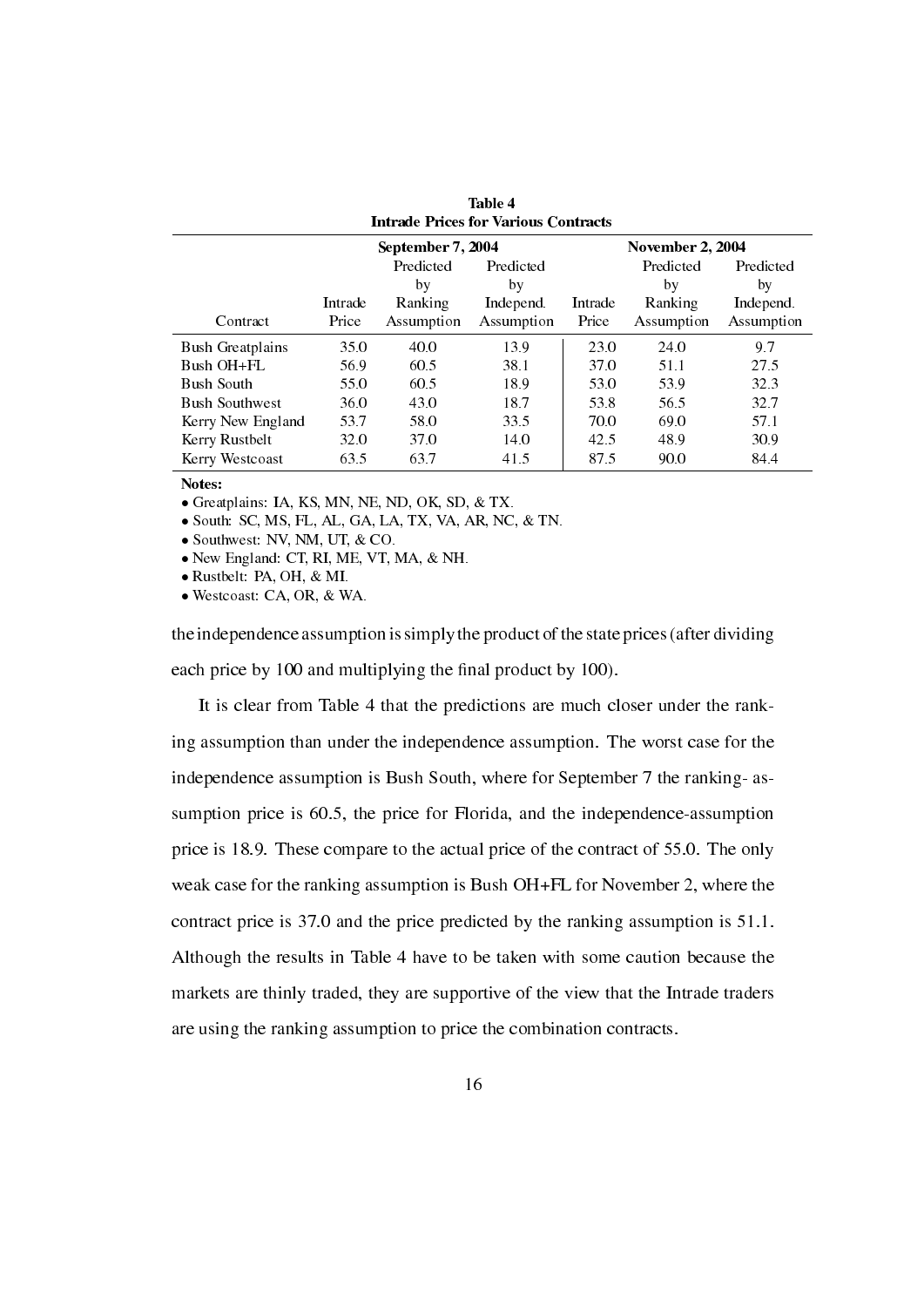| Intrade Data on the National Contract |     | таше э         |       |                          |               |
|---------------------------------------|-----|----------------|-------|--------------------------|---------------|
|                                       |     |                |       | 9/7 9/21 10/5 10/19 11/2 |               |
| National Contract 60.2 70.0 60.0      |     |                |       |                          | 58.5 55.5     |
| Pivotal State                         |     | 60.5 70.0 63.5 |       |                          | 57.8 $a$ 51.1 |
|                                       | HL. |                | EL FL | OH -                     |               |

Table 5

*<sup>a</sup>*Bid/ask spread was 50.0/55.5.

Table 5 shows the price of the national contract on each of the five days and the price of the pivotal state. Remember that under the ranking assumption the two prices should be the same. The table shows that the prices are quite close. On the last day the prices differ by 4.4, but the bid/ask spread for Ohio was quite large, and so the Ohio price may not be reliable.

Turning now to the 2006 Senate election, a widely traded contract on Intrade was one that stated that the Republicans would retain control of the Senate. This would have happened had the Republicans taken one of the first six states in Table 3 plus Tennessee (which according to Intrade was not close). If traders were using the ranking assumption, the price of this contract should have been 46.5, one minus the price for Virginia (using the last price). Under the assumption that the probabilities of the first six states are independent (and everything else certain), the price of the contract should have been 88.6, one minus the product of the six probabilities (using the last prices). The actual price at 6:00 AM was 66.4 using the last price and 67.2 using the average of the bid and ask prices (bid was 66.4, ask was 67.9). So the market price was almost exactly halfway between the ranking assumption price and the independence assumption price. The actual price is in fact consistent with the use of independence assumption for Missouri and Virginia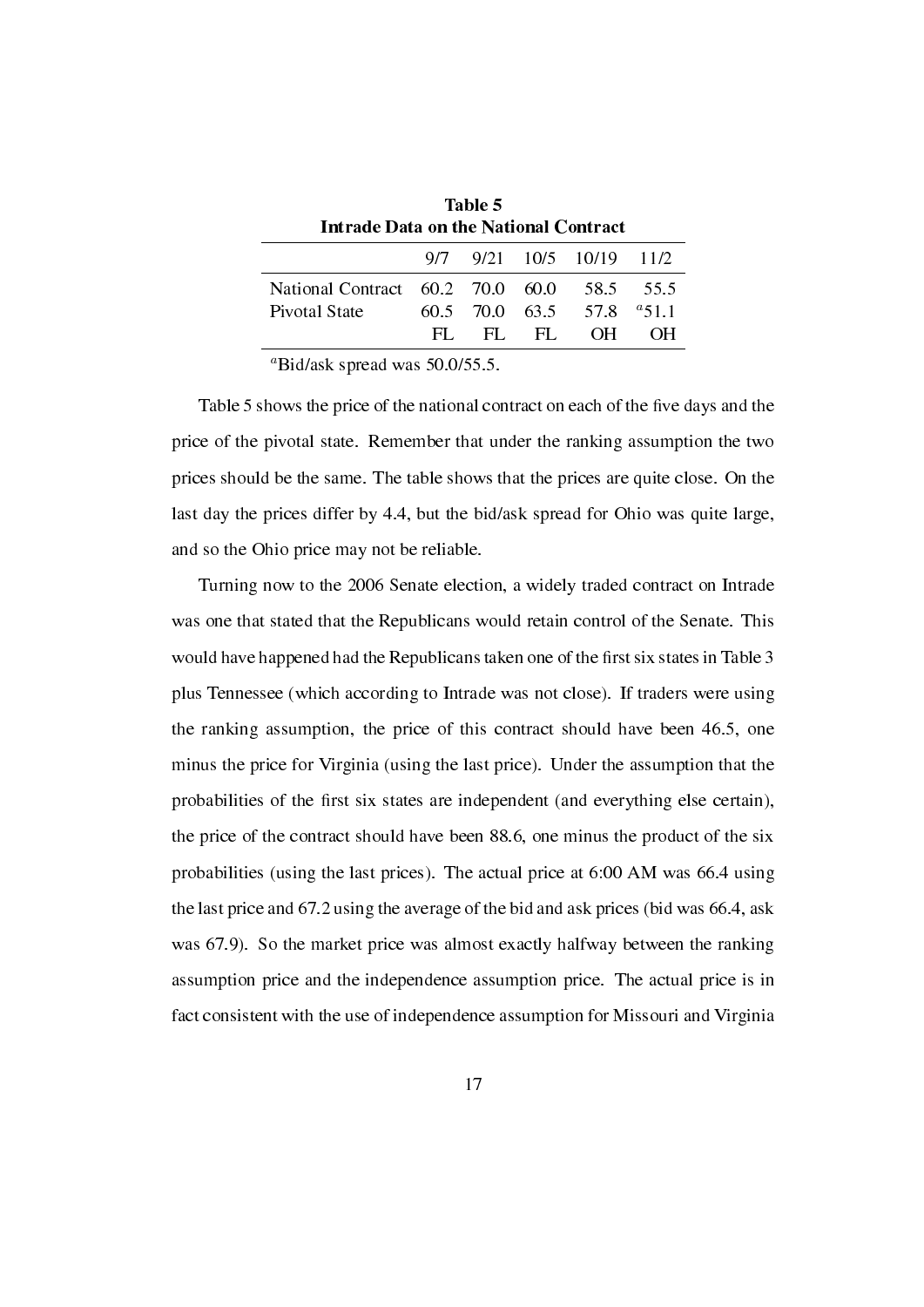and certainty otherwise. In this case the price should have been 69.6, one minus the product of the two probabilities (using the last prices), which is close to the actual. So in this case the traders were not using the ranking assumption to price the Republican-control contract. They, of course, should have, given that the actual results were exactly as the joint hypothesis of a correct Intrade ranking and the ranking assumption predicted. Those who ignored the ranking assumption and bought the contract (assuming, say, independence for Missouri and Virginia) lost.

## 5 Political Party Responses to Uncertainty

### Estimation Errors

This section shows that if the ranking assumption holds, the two political parties in a presidential election should spend money in only a few states. It is first necessary to consider what it means within the context of this paper for the prices in Table 1 to change across time and in some cases to change the ranking of the states. It is important to realize that these changes, even changes in ranking, are not inconsistent with the ranking assumption because the assumption pertains only to the ranking on the last day.

Let  $p_i$  denote the probability that Bush wins state  $i$  on election day, which is the percent of the *n* conditions of nature in which Bush wins state *i*. Assume that these probabilities are estimated precisely by the Intrade prices on the day before the election—the prices in the last price column in Table 1.

Consider the prices on September 7, about two months before the election. Let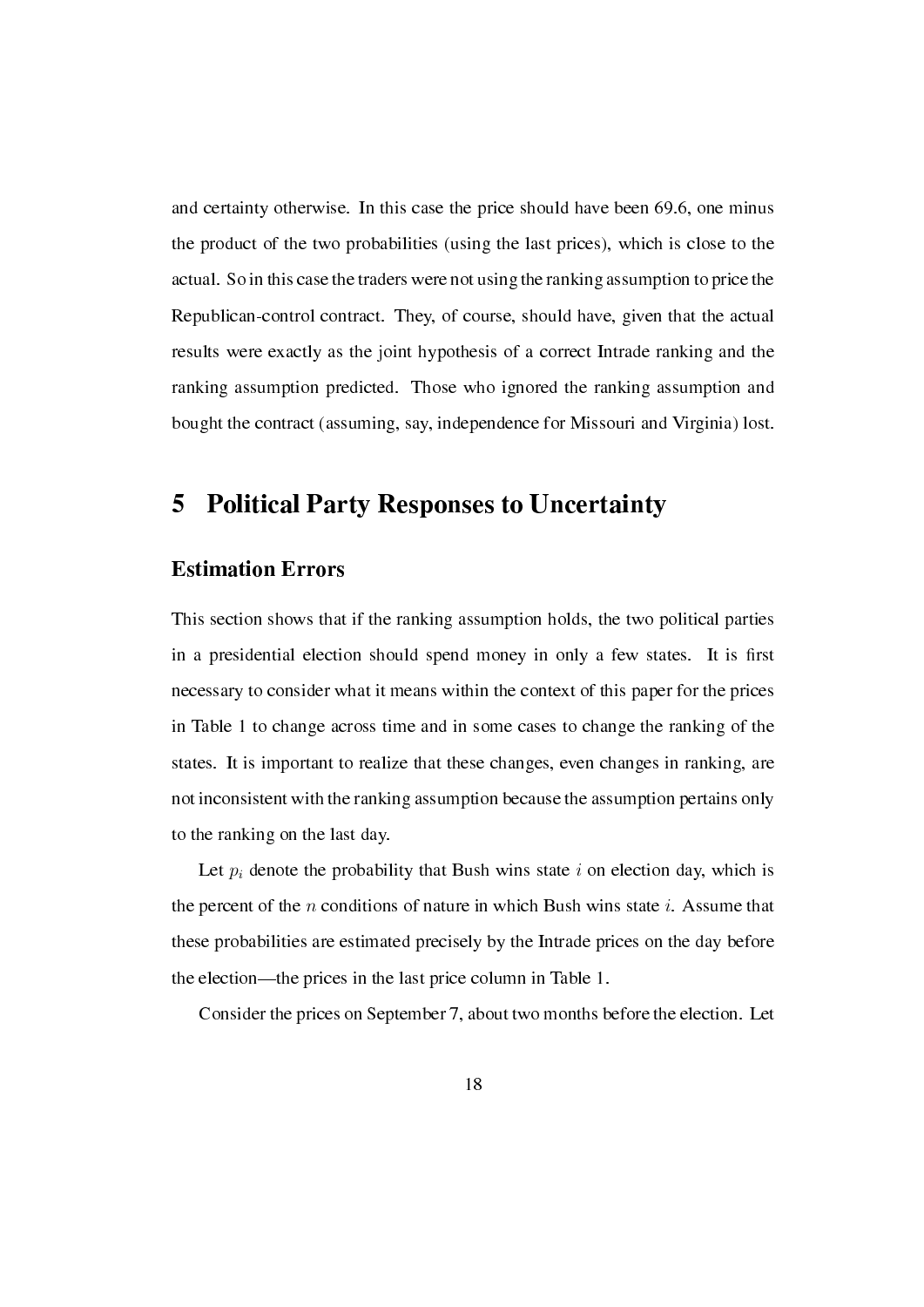$\hat{p}_{it}$  denote the price for state *i* on date *t*, where in this case *t* is September 7. Let  $u_{it}$  denote the estimation error for state *i* and date *t*:

$$
u_{it} = \hat{p}_{it} - p_i. \tag{1}
$$

For  $t$  equal to September 7,  $u_{it}$  for a given state is the difference between the first price column in Table 1 and the last price column. Surprises that happen between, say, September 7 and election day will change the estimated probabilities (and thus prices) as people update their views about the conditions of nature that will exist on election day. A surprise negative performance by Bush in the debates would likely lower nearly all the estimated probabilities. If all the estimated probabilities fell by the same amount, there would be no change in the ranking. The fact that the ranking in Table 1 changes somewhat over time means that some surprises are state specific. There are thus state specific components in  $u_{it}$  in (1).

### Stochastic Simulation

Before considering the spending strategy of the two parties, it will be useful to examine the effects of state-specic variation in the estimation errors. This is done in Table 6 using stochastic simulation. To focus on state-specic variation, the errors are taken for the simulation work to be uncorrelated across states. The states used are the 13 states with prices between 30.0 and 70.0 on September 7. For the results in Table 6  $t$  is September 7. For each state  $i$ ,  $u_{it}$  is assumed to be normally distributed with mean 0 and variance  $\sigma^2$ .  $\sigma^2$  is assumed to be the same across states.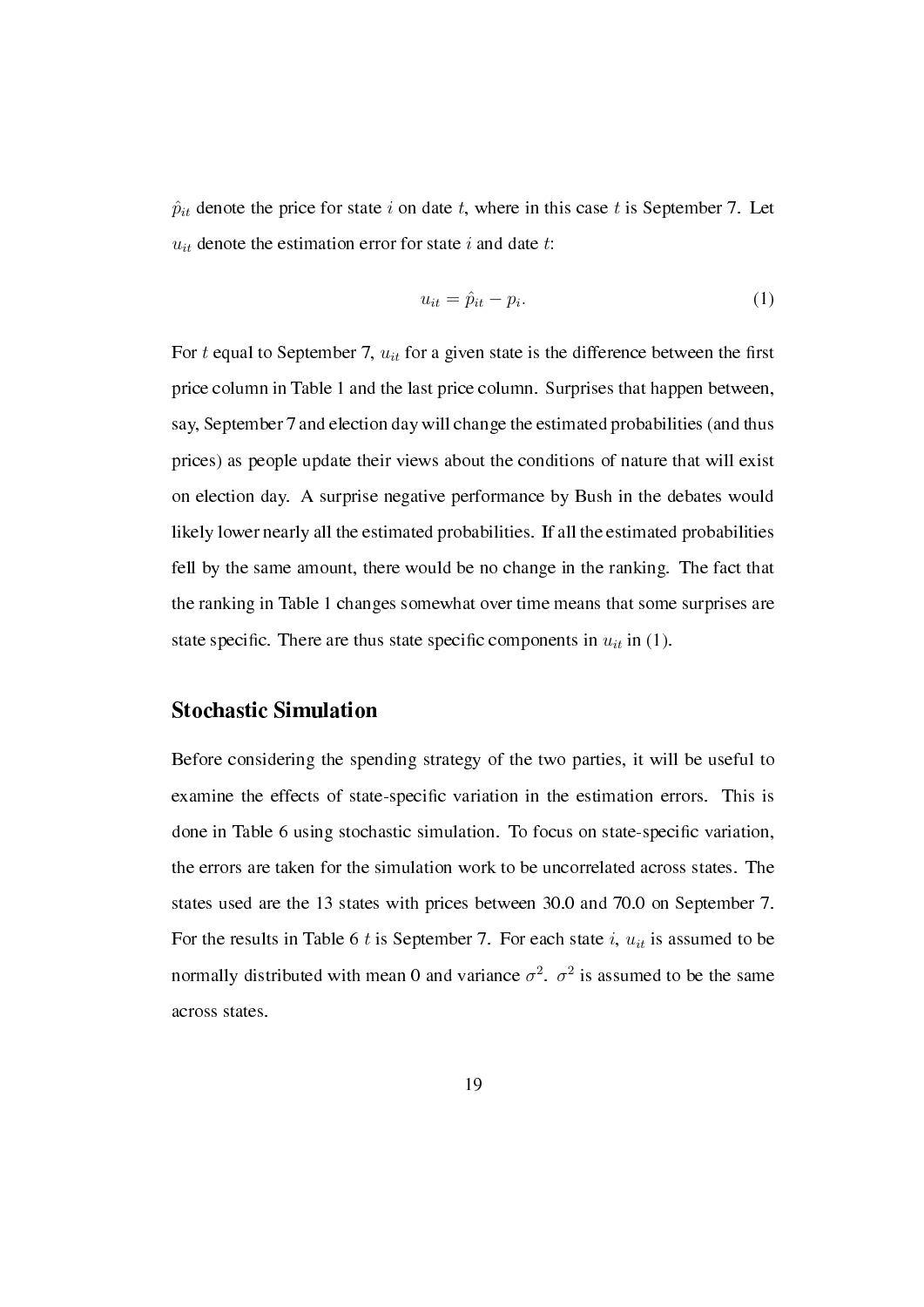|                                |                  | Data for September 7, 2004 |                   |                  |                |                |  |
|--------------------------------|------------------|----------------------------|-------------------|------------------|----------------|----------------|--|
|                                |                  |                            | Value of $\sigma$ |                  |                |                |  |
|                                | 0.00             | 0.01                       | 0.02              | 0.03             | 0.04           | 0.05           |  |
| $p_v^{(k)}$                    |                  |                            |                   |                  |                |                |  |
| median                         | .600             | .597                       | .592              | .588             | .582           | .576           |  |
| minimum                        | .600             | .559                       | .522              | .481             | .439           | .409           |  |
| .05                            | .600             | .583                       | .567              | .551             | .533           | .515           |  |
| # times pivotal state          |                  |                            |                   |                  |                |                |  |
| WV                             | 0                | 0                          | $\boldsymbol{0}$  | 48               | 111            | 180            |  |
| M <sub>O</sub>                 | $\overline{0}$   | $\overline{0}$             | 9                 | 91               | 254            | 400            |  |
| OH                             | $\overline{0}$   | 50                         | 705               | 1416             | 1962           | 2199           |  |
| FL                             | $\overline{0}$   | 3560                       | 4185              | 4278             | 4185           | 4057           |  |
| <b>NV</b>                      | 10000            | 6218                       | 4113              | 2913             | 2236           | 1814           |  |
| WI                             | $\overline{0}$   | 172                        | 988               | 1254             | 1235           | 1197           |  |
| PA                             | $\boldsymbol{0}$ | $\overline{0}$             | $\boldsymbol{0}$  | 0                | 8              | 84             |  |
| $I\!A$                         | $\overline{0}$   | $\overline{0}$             | $\boldsymbol{0}$  | $\boldsymbol{0}$ | 3              | 26             |  |
| <b>NM</b>                      | $\theta$         | $\theta$                   | $\theta$          | $\theta$         | $\overline{c}$ | 18             |  |
| NH                             | $\theta$         | 0                          | $\theta$          | 0                | $\overline{4}$ | 10             |  |
| <b>MN</b>                      | $\overline{0}$   | $\overline{0}$             | $\overline{0}$    | $\overline{0}$   | $\overline{0}$ | 13             |  |
| <b>OR</b>                      | $\overline{0}$   | $\overline{0}$             | $\boldsymbol{0}$  | 0                | 0              | $\mathbf{1}$   |  |
| $\bf MI$                       | $\overline{0}$   | $\overline{0}$             | $\overline{0}$    | $\overline{0}$   | $\overline{0}$ | $\mathbf{1}$   |  |
| # times pivotal state or above |                  |                            |                   |                  |                |                |  |
| WV                             | 10000            | 10000                      | 9999              | 9978             | 9906           | 9783           |  |
| MO                             | 10000            | 10000                      | 10000             | 9982             | 9927           | 9807           |  |
| <b>OH</b>                      | 10000            | 10000                      | 10000             | 10000            | 9997           | 9955           |  |
| FL                             | 10000            | 10000                      | 10000             | 10000            | 9996           | 9943           |  |
| <b>NV</b>                      | 10000            | 9819                       | 8733              | 8122             | 7869           | 7753           |  |
| WI                             | 0                | 248                        | 2100              | 3616             | 4556           | 5208           |  |
| PA                             | 0                | 0                          | $\boldsymbol{0}$  | 0                | 10             | 101            |  |
| IA                             | $\overline{0}$   | $\overline{0}$             | $\overline{0}$    | $\boldsymbol{0}$ | 12             | 104            |  |
| NM                             | $\overline{0}$   | $\overline{0}$             | $\overline{0}$    | $\overline{0}$   | 11             | 97             |  |
| NH                             | 0                | 0                          | 0                 | $\boldsymbol{0}$ | 8              | 50             |  |
| MN                             | $\overline{0}$   | $\overline{0}$             | $\overline{0}$    | $\boldsymbol{0}$ | $\mathbf{1}$   | 21             |  |
| <b>OR</b>                      | $\overline{0}$   | $\overline{0}$             | $\overline{0}$    | $\overline{0}$   | $\overline{0}$ | $\overline{c}$ |  |
| MI                             | $\overline{0}$   | $\overline{0}$             | $\boldsymbol{0}$  | $\overline{0}$   | $\overline{0}$ | $\mathbf{1}$   |  |

Table 6 Stochastic Simulation Results

• The prices (base probabilities) from Table 1 for September 7 are: WV 67.7, MO 67.0, OH 63.0, FL 60.5, NV 60.0, WI 57.0, PA 43.4, IA 43.0, NM 43.0, NH 42.0, MN 40.0, OR 36.3, MI 33.0. *•* 10000 trials per value of *σ*.

•  $p_v^{(k)}$  = probability of winning the election for the *k*th trial, which is the probability of winning the pivotal state.

• .05 for  $p_v^{(k)}$  means the value below which 5 percent of the trial values lie.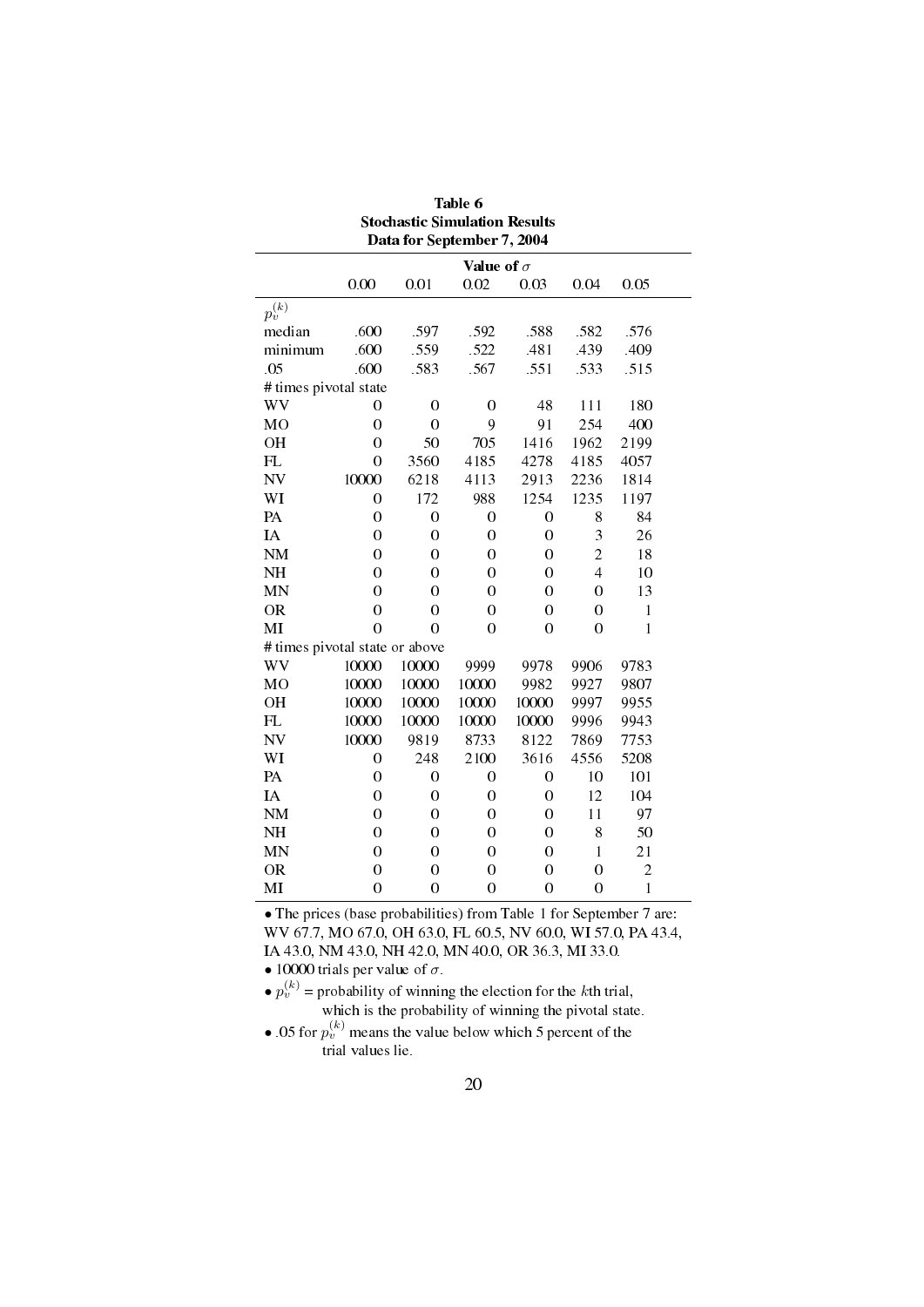The stochastic-simulation experiments were performed as follows. For each trial 13 errors were drawn from the  $N(0, \sigma^2)$  distribution, one per state, where  $\sigma$ varied from zero for the first experiment to 0.05 for the sixth experiment. Consider a given experiment, i.e., a given value of  $\sigma$ . Let  $u_{it}^{(k)}$  denote the error drawn for state *i* on the *k*th trial. The probability for state *i* on the *k*th trial was computed as:

$$
p_{it}^{(k)} = \hat{p}_{it} + u_{it}^{(k)}.
$$
 (2)

In this context  $\hat{p}_{it}$  is the "base" probability. For each trial *k* the values of  $p_{it}^{(k)}$  were ranked, the pivotal state was determined,  $6$  and its probability, denoted  $p_{pt}^{(k)}$ , was recorded. This was done 10,000 times, resulting in 10,000 values of  $p_{pt}^{(k)}$ . The number of times a particular state was the pivotal state was also recorded, as was the number of times a state was above the pivotal state. Presented in Table 6 are the minimum value of  $p_{pt}^{(k)}$ , the value below which 5 percent of the trial values lie, and the median. Also presented are the number of times each state was pivotal and the number of times each state was pivotal or above the pivotal.<sup>7</sup>

The results in Table 6 are easy to explain. When the variance is zero, Nevada is always pivotal and the probability of winning the election is always  $.600$ .<sup>8</sup> As the variance increases, more and more states are sometimes pivotal or above the

 $6$ For this work 270, not 269, was taken to be the number of electoral votes needed to win.

<sup>&</sup>lt;sup>7</sup>It can be the case in the stochastic simulations that  $p_{it}^{(k)}$  for a particular state *i* is greater than the base probability for states above the highest ranked state used (West Virginia) or less than the base probability for states below the lowest ranked state used (Michigan). This does not matter for the results, however, because the solutions that matter are around the pivotal state. The stochastic simulation could have been set up using all the states, but, as just noted, this is not necessary. If all states were used, the assumption that the variance of the error is the same across states would have to be changed. The variance is obviously smaller when the base probability is near one or zero than when it is near one half.

<sup>&</sup>lt;sup>8</sup>In Table 4 Florida is listed as the pivotal state for September 7, whereas in Table 6 Nevada is listed as pivotal. This difference is due to the use of 270 electoral votes to win rather than 269.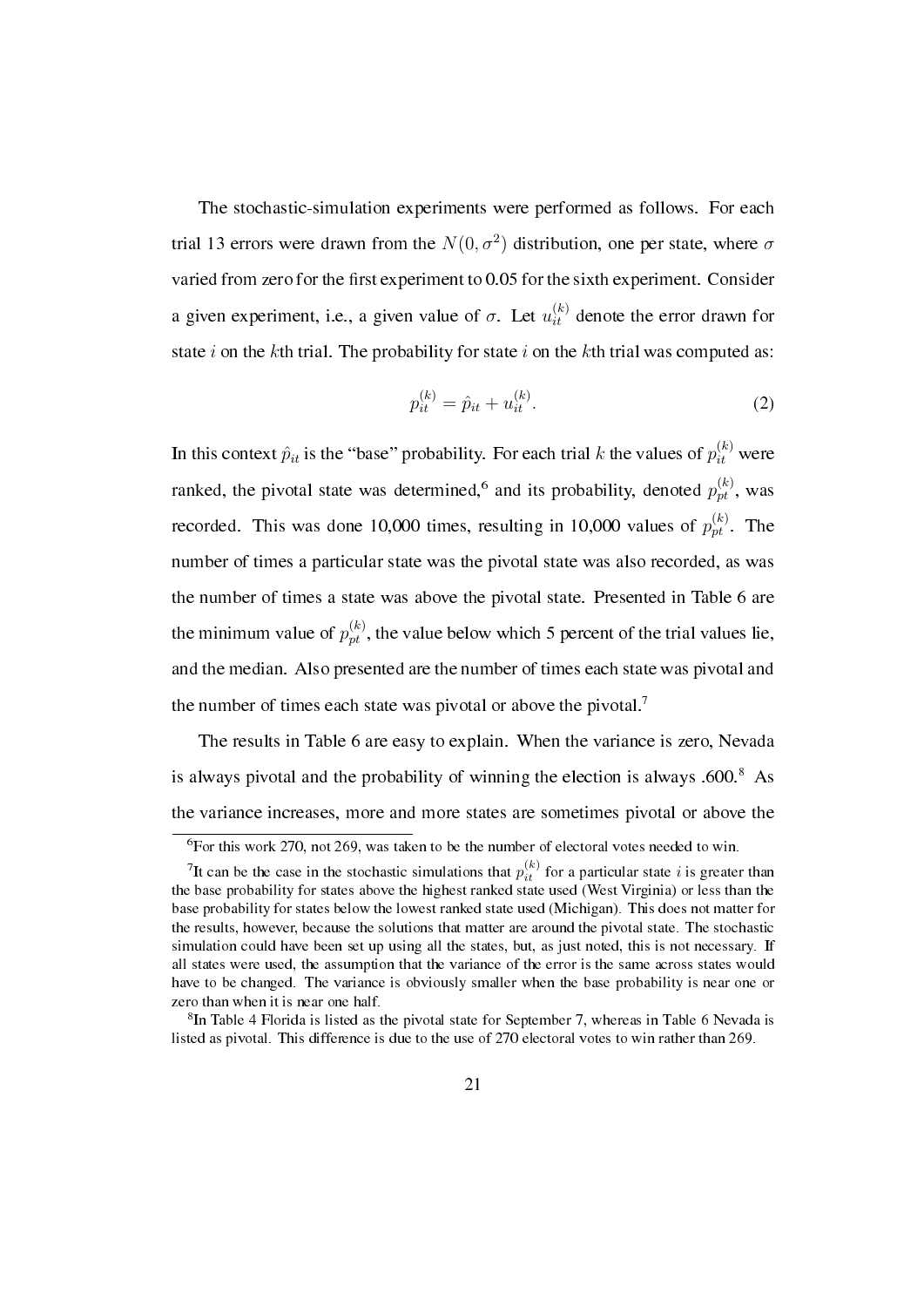pivotal. The median of  $p_{pt}^{(k)}$  falls from .600 when  $\sigma$  is zero to .576 when  $\sigma$  is 0.05. The median falls because, except for Wisconsin, the states below Nevada have base probabilities that are considerably below .600. There is not symmetry around .600, and so negative draws for states above Nevada are on average not completely offset by positive draws for states below Nevada. When the calculations were repeated using .570 for the base probabilities for the states below Wisconsin (instead of the values in Table 1 for September 7), the median of  $p_{pt}^{(k)}$  rose as the variance increased. For  $\sigma = 0.01$  the median was .597. The values of the median for the increasing values of  $\sigma$  were, respectively, .598, .600, .603, and .605.

When  $\sigma$  is zero, i.e., no state-specific variation, all that matters in terms of predicting the probability of winning the election is the probability for the pivotal state. It does not matter, for example, how much larger the probabilities for the states above the pivotal state are or how much smaller the probabilities for the states below the pivotal state are. As just seen, this changes when  $\sigma$  is non zero—the sizes of the probabilities around the pivotal state now matter.

The stochastic simulations were repeated using the September 21 data  $(t =$ September 21), and the results are presented in Table 7. These results are similar to those in Table 7, although with higher probabilities, except that some states are now never pivotal nor above the pivotal. The fact that the base probabilities for Iowa and New Hampshire have risen substantially leads to these states doing all the extra work. Even with its 21 electoral votes, Pennsylvania is never used.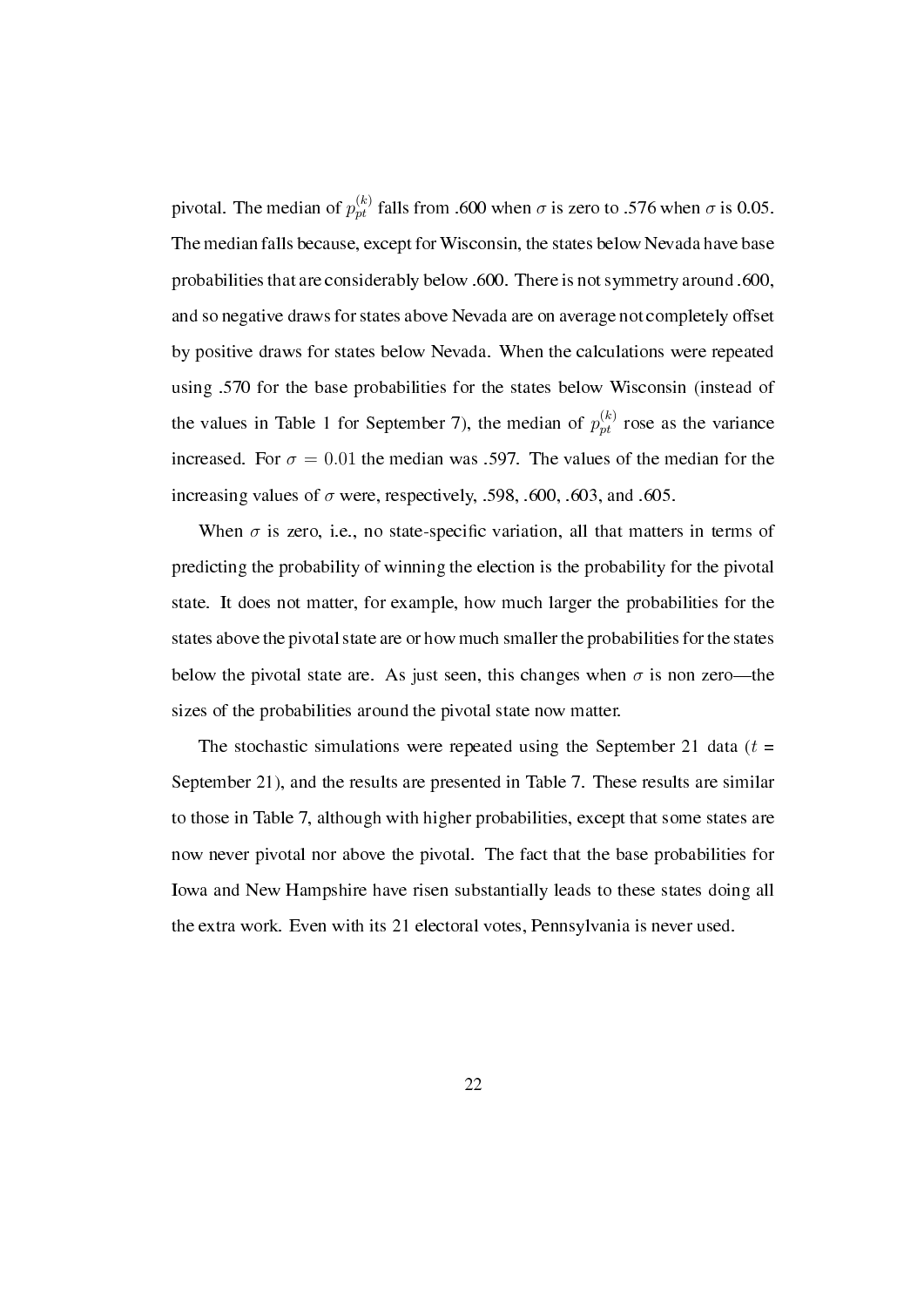|                                |       | Data for September 21, 2004 |                   |                |                |       |  |
|--------------------------------|-------|-----------------------------|-------------------|----------------|----------------|-------|--|
|                                |       |                             | Value of $\sigma$ |                |                |       |  |
|                                | 0.00  | 0.01                        | 0.02              | 0.03           | 0.04           | 0.05  |  |
| $p_v^{(\overline{k})}$         |       |                             |                   |                |                |       |  |
| median                         | .699  | .694                        | .688              | .680           | .673           | .667  |  |
| minimum                        | .699  | .658                        | .617              | .576           | 534            | .492  |  |
| .05                            | .699  | .680                        | .660              | .642           | .623           | .606  |  |
| # times pivotal state          |       |                             |                   |                |                |       |  |
| MO                             | 0     | 0                           | 0                 | 0              | $\overline{2}$ | 7     |  |
| WV                             | 0     | $\theta$                    | 4                 | 78             | 187            | 296   |  |
| OН                             | 0     | 219                         | 1100              | 1733           | 2103           | 2333  |  |
| FL                             | 0     | 4553                        | 4264              | 4016           | 3870           | 3819  |  |
| NV                             | 10000 | 5228                        | 4610              | 3898           | 3265           | 2648  |  |
| WI                             | 0     | $\theta$                    | 22                | 268            | 532            | 743   |  |
| IA                             | 0     | 0                           | $\theta$          | 3              | 27             | 80    |  |
| NH                             | 0     | $\Omega$                    | $\theta$          | $\overline{4}$ | 14             | 74    |  |
| # times pivotal state or above |       |                             |                   |                |                |       |  |
| WV                             | 10000 | 10000                       | 10000             | 9998           | 9980           | 9908  |  |
| MО                             | 10000 | 10000                       | 10000             | 10000          | 10000          | 10000 |  |
| ΟH                             | 10000 | 10000                       | 10000             | 10000          | 9999           | 9971  |  |
| FL                             | 10000 | 10000                       | 10000             | 10000          | 10000          | 10000 |  |
| NV                             | 10000 | 10000                       | 9977              | 9683           | 9277           | 8838  |  |
| WI                             | 0     | 0                           | 48                | 624            | 1543           | 2456  |  |
| IA                             | 0     | 0                           | $\theta$          | 5              | 74             | 285   |  |
| NH                             | 0     | $\theta$                    | $\boldsymbol{0}$  | 7              | 54             | 300   |  |

| Table 7                       |
|-------------------------------|
| Stochastic Simulation Results |
| Data for September 21, 2004   |

*•* See notes to Table 4.

*•* The prices (base probabilities) from Table 1 for September 21 are: MO 85.0, WV 77.0, OH 72.0, FL 70.0, NV 69.9, WI 62.0, IA 55.0, NH 55.0, PA 43.0, MN 40.5, NM 40.0, OR 35.0, MI 29.9. *•* PA, NM, MN, OR, and MI were never used.

### Campaign Spending

The insights from Tables 6 and 7 can now be used to examine campaign spending across states. Each possible condition of nature on election day is based on everything that has happened up to the day of the election. "Everything" includes all the campaigning that has been done in each state. After all the campaigning is over,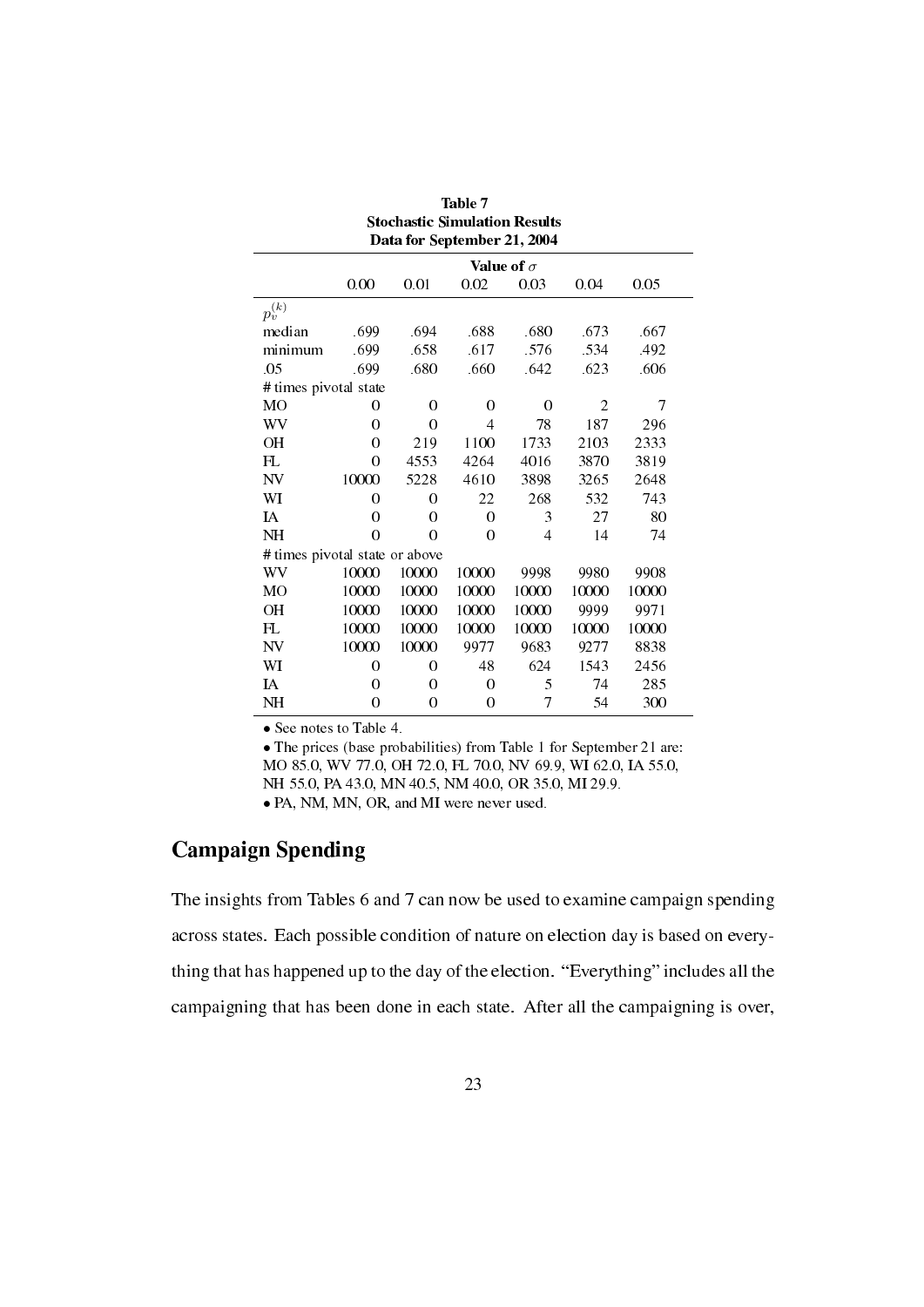the ranking assumption says that there is no possible condition of nature in which Bush wins a state ranked below a state he loses. This is not to say, of course, that campaigning has no effect on the possible conditions of nature. It is just that once campaigning is over, the ranking assumption holds.

Consider now the strategy of the Republican party on some date *t* before the election. Assume for now that the Republican party does not take into account any Democratic-party response to its actions.  $\hat{p}_{it}$  is the market's estimate at date t of what the actual probability will be on election day  $(p_i)$ . This estimate obviously takes into account market participants' views about how much campaigning there will be in each state. Let  $r_{it}^e$  denote the market's expectation at date  $t$  of the amount the Republican party will spend in state *i* between date *t* and election day, and let  $d_{it}^e$  the similar variable for the Democratic party. The following equation is then postulated:

$$
p_i = \hat{p}_{it} + f_i(r_{it} - r_{it}^e) - g_i(d_{it} - d_{it}^e) + u_{it}
$$
\n(3)

where  $r_{it}$  is the actual amount the Republican party spends in state *i* between date  $t$ and election day and *dit* is the similar variable for the Democratic party. Equation (3) says that spending in a state affects the probability of winning the state. The Republican party faces a budget constraint that the sum of *rit* across all the states cannot exceed some amount, and similarly for the Democratic party.

Assume that decisions are being made on date *t* equal to September 7, so *t* is fixed, and assume for now that  $d_{it}$  does not respond to changes in  $r_{it}$ . If the Republican party wants to maximize the probability of winning the election, what should it do? Consider first the case in which the variance of  $u_{it}$  in equation (3)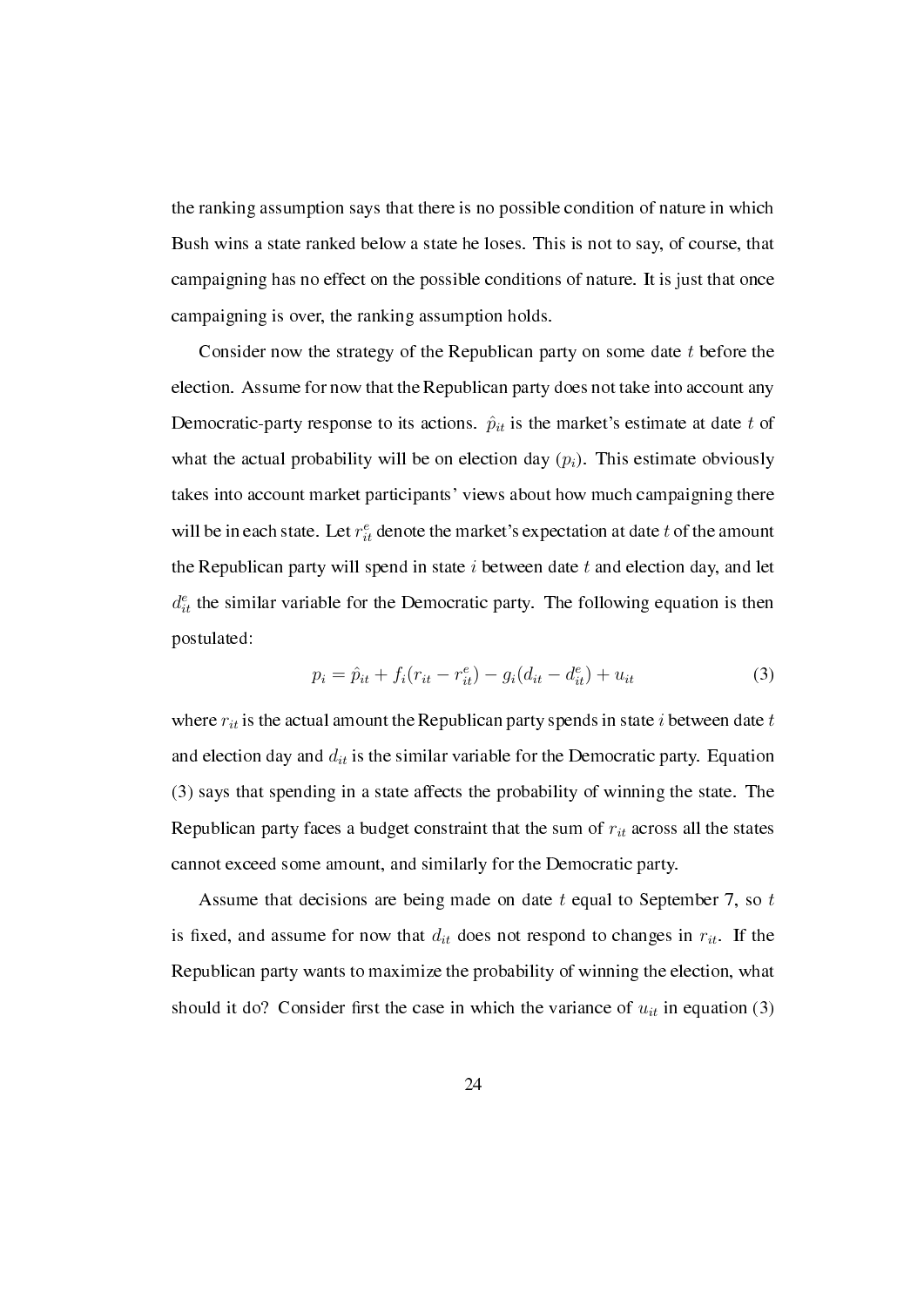is zero for all *i*. In this case under the ranking assumption the Republican party simply maximizes the probability of winning the pivotal state. In Table 1 for September 7 the pivotal state is Nevada (assuming 270 electoral votes needed to win), which has a price of 60.0. The state above it is Florida, with a price of 60.5. The next state is Ohio, with a price of 63.0, and the next state is Missouri with a price of 67.0. To take an example, say the Republican party's budget constraint is such that the party can spend in Nevada, Florida, and Ohio to raise  $p_i$  to 65.0 each. The probability of winning has thus increased from .60 to .65, and there has been spending in just three states. (In this example there would be in the end no conditions of nature on election day in which Bush won one or two of these states and lost the other.)

Consider next the case in which the variance of  $u_{it}$  is not zero. Remember that the  $u_{it}$  are state-specific errors of estimation. On date  $t$  (September 7) the Republican party knows that it can change the actual probabilities that will exist on election day, but when there are estimation errors it does not know the actual values that will exit. What should be the objective of the party in this case? Go back to the stochastic-simulation results in Table 6 and assume that the 13 states in the table are in play. Let  $r_t$  denote the vector of the 13  $r_{it}$  values, and let  $u_t$  denote the vector of the 13  $u_{it}$  values. Given  $r_t$  and  $u_t$ , it is straightforward to compute the probability that the Republican party wins the election. The values of  $p_i$  can be computed from equation (3) (assuming also knowledge of  $r_{it}^e$ ,  $d_{it}$ , and  $d_{it}^e$ ) and then the values ranked to determine the pivotal-state value. For the given value of  $r_t$  this can be done, say, for 10,000 draws of  $u_t$ . This gives 10,000 values of the probability of winning the election, from which summary measures like those in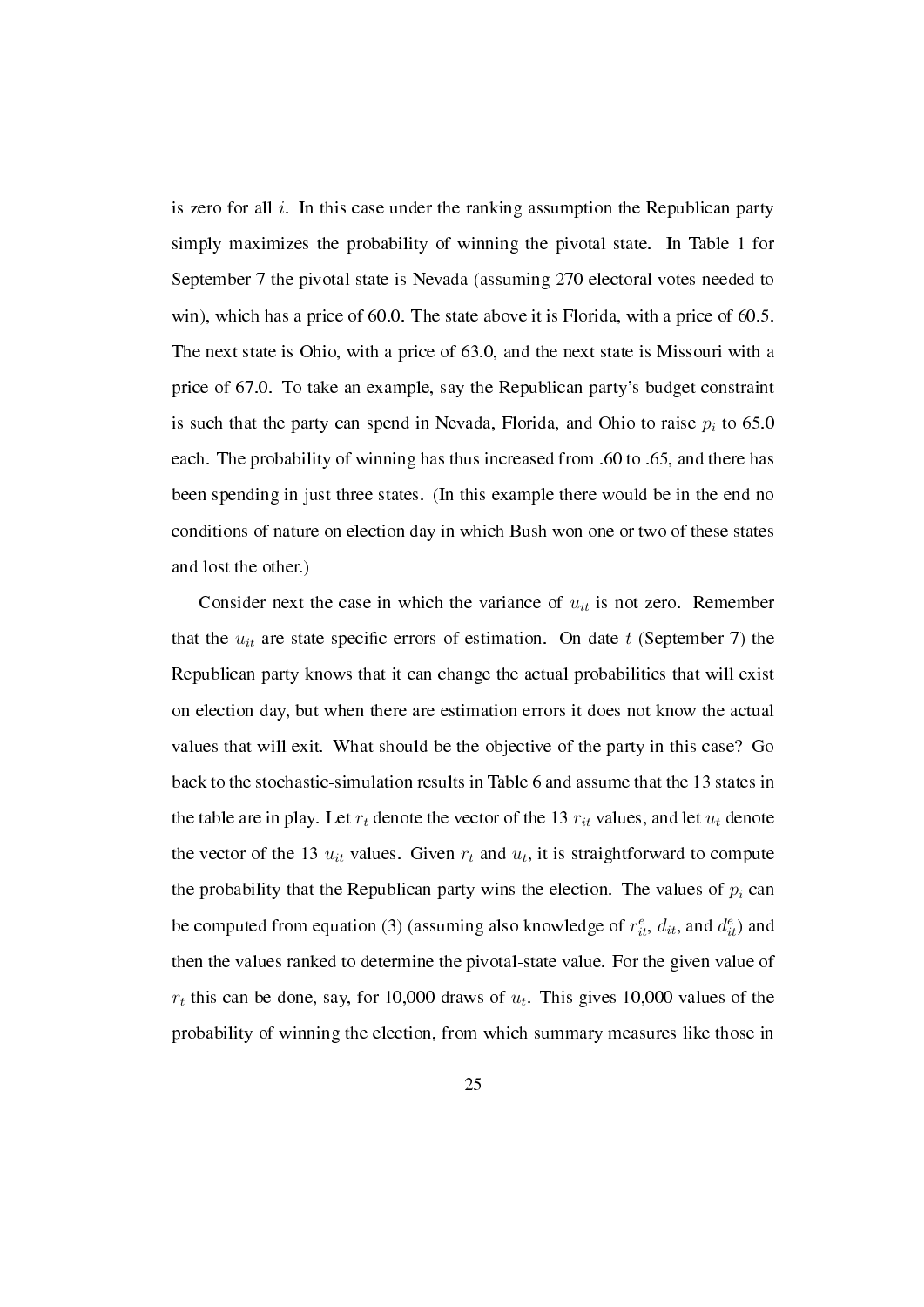Table 6 can be computed.

One can think of the Republican party considering many values of *r<sup>t</sup>* and for each value computing 10,000 probabilities and summary measures like those in Table 6. Its objective might be to choose  $r<sub>t</sub>$  to maximize the median of the probability values, the minimum of the values, or the value below which 5 percent of the trial values lie. This last option means that there would be a 95 percent chance that the actual probability of winning on election day is above the maximized value. Whatever is maximized, Table 6 shows that when the variance of the errors is zero the optimal strategy for the party would be to allocate some of its spending to states below Nevada, the pivotal state when the variance of the errors is zero. Some states that are below Nevada now have, depending on the draw for  $u_t$ , some chance of being pivotal, and so it would be optimal to spend something on these states.

The addition of uncertainty has thus increased the number of states in which spending is done. Table 6 shows that as the variance of the errors increases, the number of states that are sometimes pivotal increases. Thus, the larger the variance, the larger the number of states in which spending is done. It is still the case, of course, that in most states no spending is done.

Consider finally the Democratic-party response to a Republican-party move, i.e., relax the assumption that  $d_{it}$  is fixed. . In any given presidential election the two parties generally have similar resources and similar information. It also seems likely that the effects of spending on votes are similar between the two parties. If there is complete symmetry between the two parties and, say, the Republicans move first, then the Democrats can merely offset whatever the Republicans do. In practice this seems to be roughly the case. Both parties focus their spending on the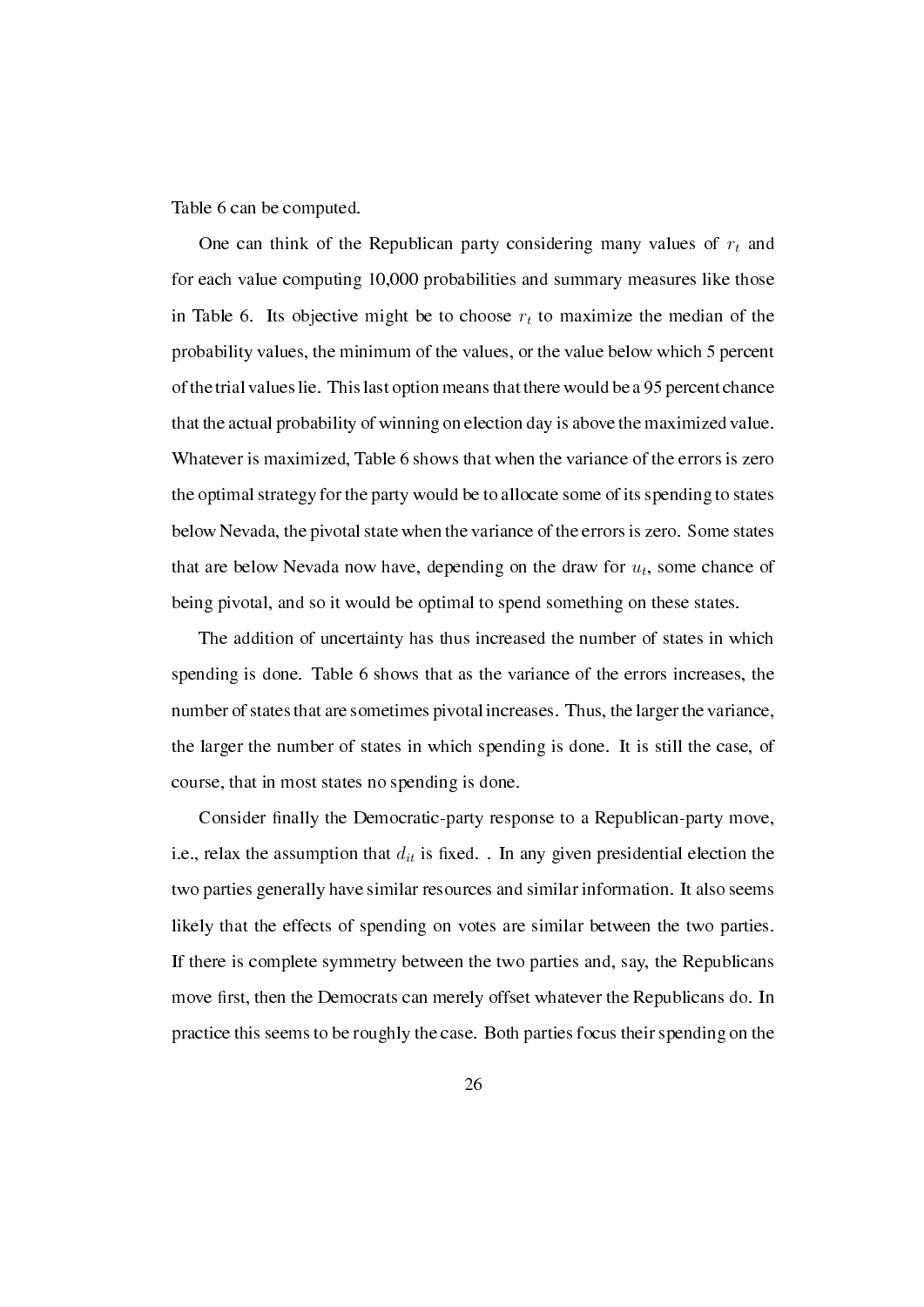swing states and come close to matching each other by state in terms of number of visits by the candidates and advertising spending. If one party begins to do more in a key state, the other party tends to respond. Also, there is essentially no spending in many states, which, as discussed next, is consistent with the ranking assumption but not the independence assumption.

No attempt is made in this paper to set up a formal game between the two parties under the ranking assumption. This is a possibly interesting area for future work. With a probability structure like that in Table 1, where many states are close to zero or 100, it seems clear from the results in Table 6 that if a game is set up using the ranking assumption, there are likely to be many states in which there is no spending by either party. This is contrary to results in the literature that are based on the independence assumption. In the model of Snyder (1989), for example, spending is high in states that are close and that have a high probability of being pivotal, but there is some spending in all states. The same is true for the model in Strömberg (2002). In the model of Brams and Davis (1974) there is spending in all states, where spending is in proportion to the 3/2's power of the number of electoral votes in each state.

## 6 Conclusion

This paper provides an interpretation of the uncertainty that exists at the beginning of the day of an election as to who will win. It is based on the theory that there are a number of possible conditions of nature that can exist on election day, of which one is drawn. Political betting markets like Intrade provide a way of trying to estimate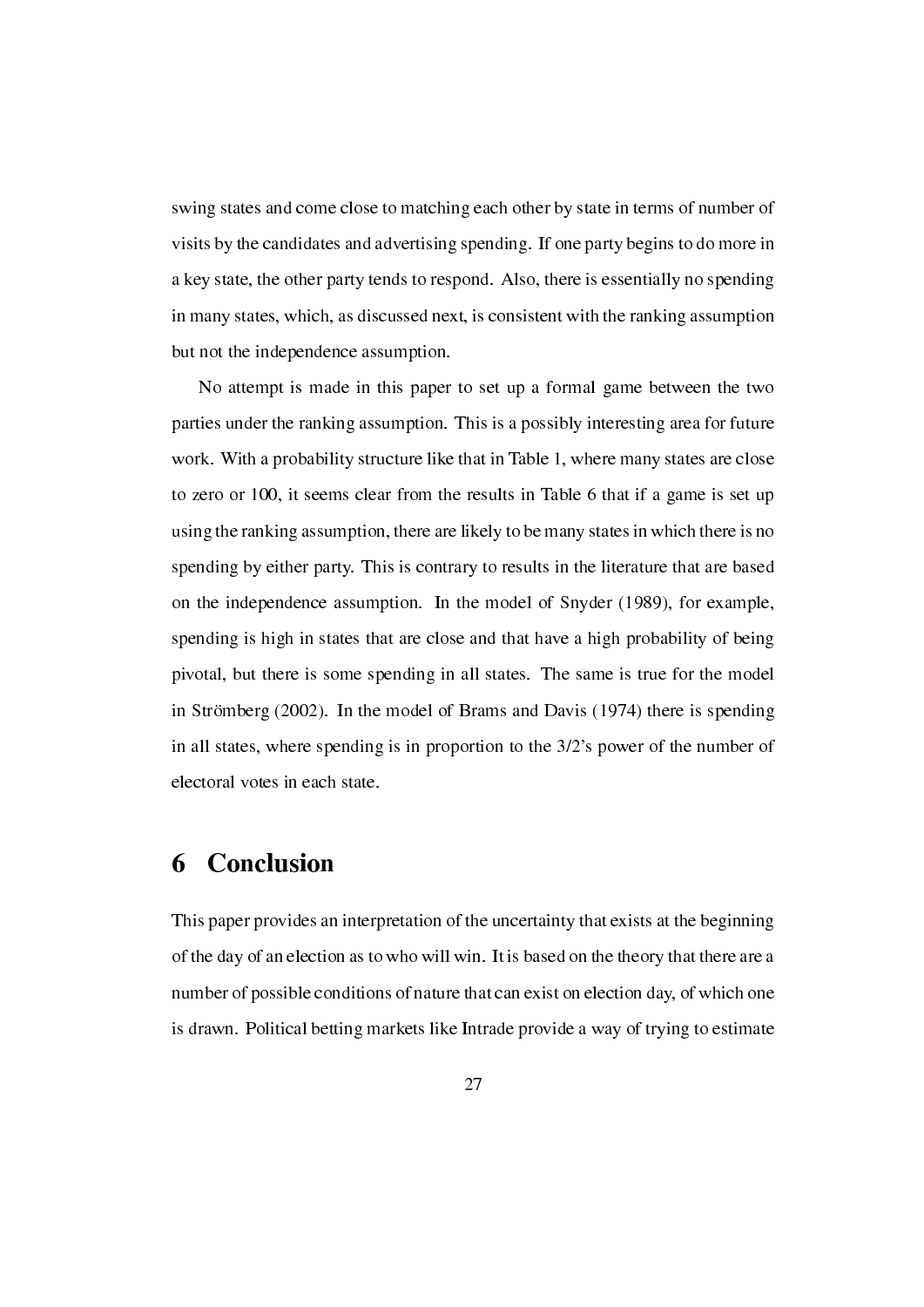this uncertainty. Polling standard errors, on the other hand, do not provide estimates of this type of uncertainty. They estimate sample-size uncertainty, which can be driven close to zero with a large enough sample.

This paper also introduces a ranking assumption, which puts restrictions on the possible conditions of nature than can exist on election day. The joint hypothesis that the last-day Intrade ranking is correct and the ranking assumption is correct predicts the exact outcomes of the 2004 presidential election and the 2006 Senate election. Although not a test of the ranking assumption, there is evidence that the Intrade traders used the ranking assumption to price contracts in the 2004 presidential election. This was not the case, however, in the 2006 Senate election.

Under the assumption that the ranking assumption is correct, the stochastic simulation results in Section 5 show that the two political parties should spend only in a few states. The larger the variance of the estimation errors, the larger is the number of states in play, although even for large variances the number of states in play is small.

Finally, given the success of the ranking assumption in 2004 and 2006, it will be interesting to see how it does in the 2008 election. Regarding polling standard errors, this paper should not be interpreted as an attack on polls. All it says is that there is a type of uncertainty that is not estimated by polling standard errors but that can be estimated using political betting markets.